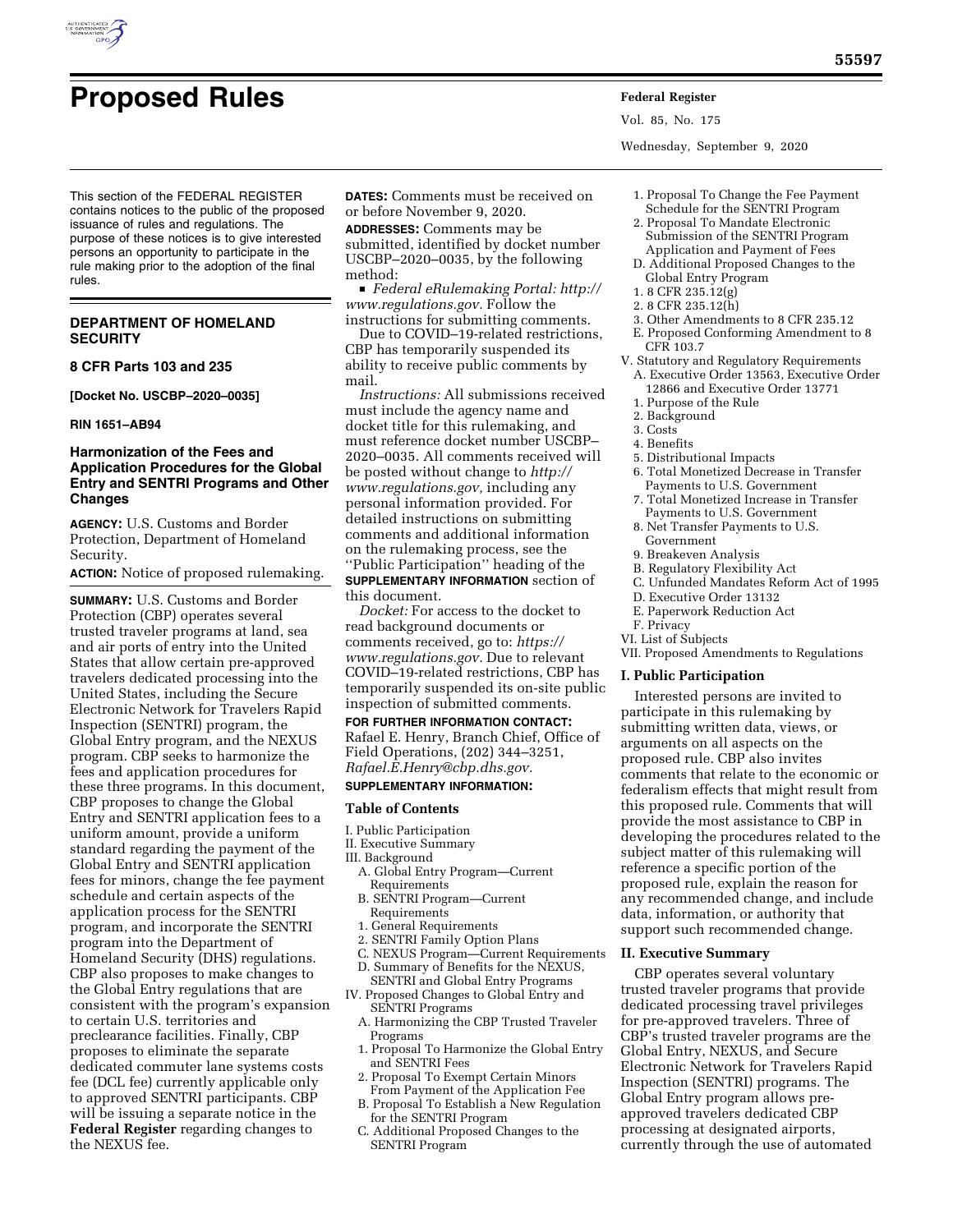kiosks. The NEXUS program is a joint trusted traveler program between the United States and Canada that allows pre-approved travelers dedicated processing by U.S. and Canadian officials, respectively, at designated lanes at certain northern border ports of entry, currently at automated kiosks at Canadian preclearance airports and at NEXUS marine reporting locations. The SENTRI program allows pre-approved travelers dedicated CBP processing at specified land border ports along the U.S.-Mexico border. Despite the fact that these three CBP trusted traveler programs have developed many commonalities over recent years, the Global Entry, SENTRI, and NEXUS programs have retained their own fees, fee payment schedules, application processes, and rules regarding the payment of the application fee by minors. CBP is of the view that the different fees and application processes are no longer warranted.

Moreover, the current fees are no longer sufficient to recover CBP's costs to administer the programs. CBP has performed a fee study entitled ''CBP Trusted Traveler Programs Fee Study'' and determined that a uniform \$120 fee is appropriate and necessary to recover a reasonable portion of costs associated with application processing for these three CBP trusted traveler programs.<sup>1</sup> In this document, CBP is proposing a \$120 application fee for the Global Entry and SENTRI programs. CBP intends to publish a separate **Federal Register**  notice that addresses the NEXUS application fee (which will be consistent with the fees proposed here for Global Entry and SENTRI). With respect to the application fee paid by minors, CBP is proposing in this document that, for the Global Entry and SENTRI programs, minors under age 18 would be exempt from the application fee if they applied concurrently with a parent or legal guardian or if their parent or legal guardian is already a member of the same program to which the minor is applying. Otherwise, the minor would be required to pay the \$120 fee.

In addition to the changes discussed above, this document also proposes to add a section in Part 235 of title 8 of the Code of Federal Regulations (CFR) (8 CFR part 235) that specifically covers the SENTRI program. The SENTRI

program was developed by the legacy Immigration and Naturalization Service (INS) as part of a series of programs referred to as Port Passenger Accelerated Service System (PORTPASS). The INS established PORTPASS to preserve border security while allowing low-risk travelers to move quickly and safely through the inspection process. With the transfer of functions from the legacy INS to DHS, and advances in technology, there have been significant changes to the SENTRI application procedures that are not reflected in the PORTPASS regulation. CBP has also modernized other aspects of the SENTRI program and established new procedures and requirements to align the SENTRI program with the Global Entry and NEXUS programs. As a result, CBP is proposing to add a new section 235.14 to title 8 of the CFR (8 CFR 235.14) for the SENTRI program modeled after the Global Entry regulations, 8 CFR 235.12, that would incorporate the current parameters, requirements and application procedures of the SENTRI program.

Additionally, this document proposes regulatory changes to the Global Entry program that are consistent with CBP's expansion of the program to persons traveling to U.S. territories and being processed at preclearance facilities located outside the United States. The current regulation sets forth the arrival procedures for persons being processed upon arrival in the United States. Due to the success of the Global Entry program, CBP is continually expanding Global Entry at preclearance facilities and certain U.S. territories.

Finally, this document proposes to eliminate the regulation specifying the amount for the dedicated commuter lane systems cost fee (DCL fee). SENTRI is the only program for which CBP charges the DCL fee. If the changes proposed in this document are implemented, all the relevant fees pertaining to SENTRI would be included in the SENTRI regulations.

#### **III. Background**

Members of CBP trusted traveler programs are vetted travelers who have voluntarily applied for membership, paid a fee, and provided personal data to CBP. Travelers who are active members in a CBP trusted traveler program are considered lower risk than other travelers because CBP conducts vetting both when the participant applies to the program and on an ongoing basis after the participant becomes a member. By segregating the processing of previously screened travelers, CBP can focus its attention and resources on higher-risk travelers. Three of these CBP

trusted traveler programs are the Global Entry, NEXUS, and SENTRI programs.2 The Global Entry program allows preapproved travelers dedicated CBP processing at designated airports, currently through the use of automated kiosks. The SENTRI program allows dedicated processing at specified land border ports along the U.S.-Mexico border for pre-approved travelers. The NEXUS program is a joint trusted traveler program between the United States and Canada, the details of which can be found at *[http://www.cbp.gov/](http://www.cbp.gov/travel/trusted-traveler-programs/nexus)  [travel/trusted-traveler-programs/nexus.](http://www.cbp.gov/travel/trusted-traveler-programs/nexus)* 

When the Global Entry, NEXUS, and SENTRI programs were established, each had a separate application process and the information pertaining to participants of each program were contained in separate databases. Over time, due to advances in technology, security concerns, and the expansion of the programs, CBP created a more unified application process and a centralized database. Currently, the Global Entry, SENTRI, and NEXUS programs use the same application. The application is typically submitted electronically through the Trusted Traveler Program Systems (TTP Systems) website, *[https://](https://ttp.cbp.dhs.gov) [ttp.cbp.dhs.gov,](https://ttp.cbp.dhs.gov)* formerly the Global Online Enrollment System (GOES) website, *[https://goes-app.cbp.dhs.gov.](https://goes-app.cbp.dhs.gov)*3 CBP uses the same pre-screening process to vet an applicant regardless of whether he or she is applying to the Global Entry, SENTRI, or NEXUS program. CBP officers review the applicant's information during the application processing to ensure that the applicant is in compliance with U.S. customs, immigration and agriculture laws and regulations, and compare the information against various government criminal, antiterrorism, and other databases. If the applicant meets the eligibility criteria of the relevant program then the applicant will be notified via TTP Systems that he or she is conditionally approved and can schedule a personal interview with a CBP officer at a CBP enrollment center

<sup>1</sup> It should be noted that the NEXUS fee is split between the United States and Canada. As a result, the United States will only receive part of the revenue necessary to recover its costs for the NEXUS program. Please see the fee study entitled ''CBP Trusted Traveler Programs Fee Study'' included in the docket for this rulemaking (docket number USCBP–2020–0035), for additional details.

<sup>2</sup>The Free and Secure Trade (FAST) program is another CBP trusted traveler program that allows pre-approved commercial truck drivers dedicated processing at select commercial ports of entry at the northern and southern land borders. This program has different vetting standards, is offered to a different type of traveler, and does not have the same benefits as the Global Entry, SENTRI, and NEXUS programs. TSA Precheck is a DHS trusted traveler program administered by the Transportation Security Administration (TSA).

<sup>3</sup>Alternatively, SENTRI applicants may currently submit a paper application, Form 823S, via mail or in person at the enrollment center, and NEXUS applicants may submit a paper application to the Canada Border Services Agency.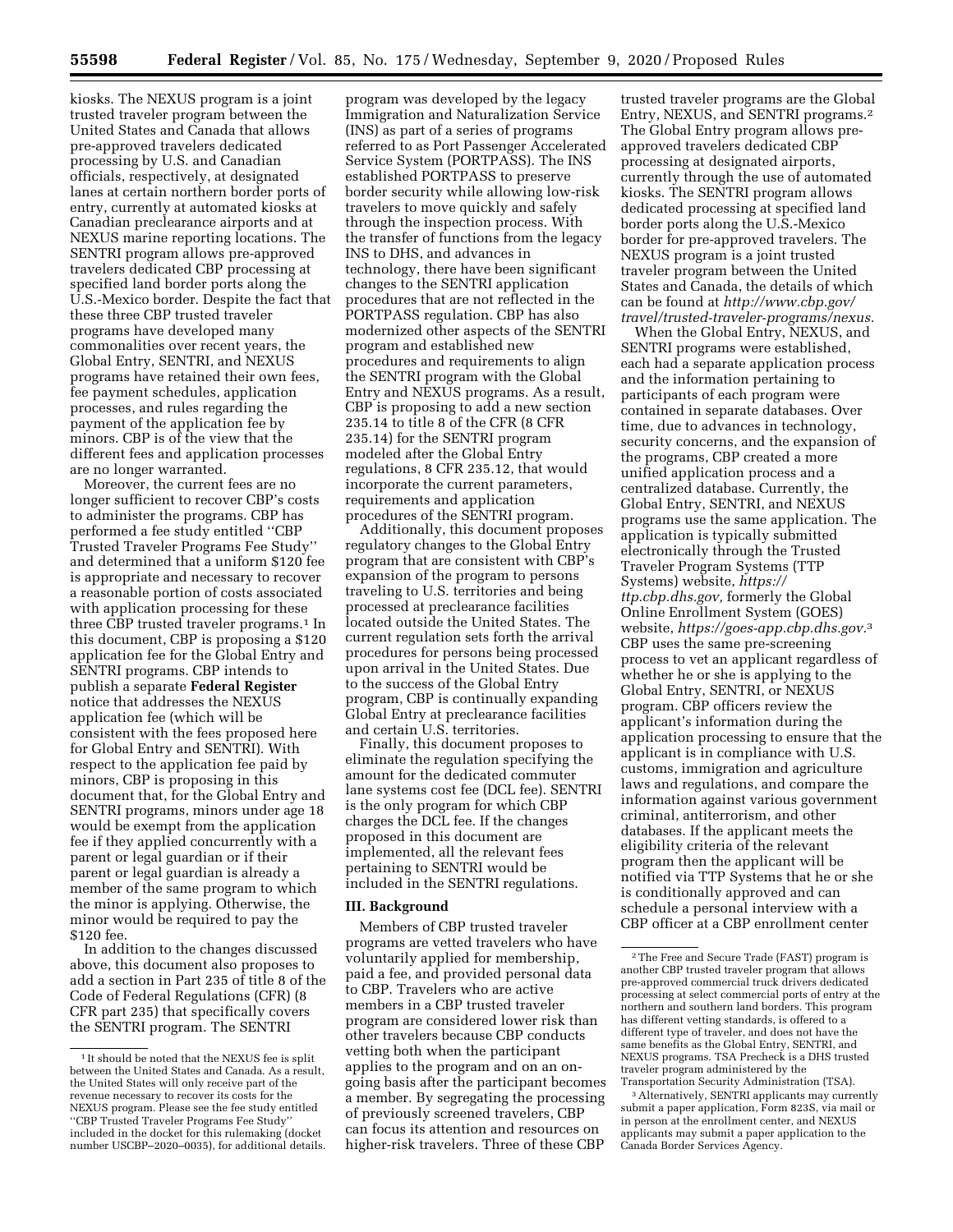or (for Global Entry only) at a specified ''Enrollment on Arrival'' airport.

An applicant is notified via TTP Systems if the application is denied. An applicant can contest his or her denial or removal from a CBP trusted traveler program by initiating the redress process through the DHS Traveler Redress Inquiry Program (DHS TRIP), *[https://www.dhs.gov/dhs-trip,](https://www.dhs.gov/dhs-trip)* or by contacting the Trusted Traveler Ombudsman via a reconsideration request filed through TTP Systems, *[https://ttp.cbp.dhs.gov.](https://ttp.cbp.dhs.gov)* If the applicant is accepted into the Global Entry, SENTRI, or NEXUS program, CBP mails the applicant his or her Western Hemisphere Travel Initiative (WHTI) approved Radio Frequency Identification (RFID) trusted traveler card.4

The Global Entry, SENTRI, and NEXUS programs have a five-year membership period. During this fiveyear membership period, CBP continually vets participants to ensure that the individuals comply with the program requirements.

Currently, the fees, the fee charged to certain minors, the fee payment schedule, and the application process for the Global Entry, SENTRI, and NEXUS programs vary. CBP would like to harmonize the fee and application procedures for these programs. This proposed rule describes in detail the SENTRI and Global Entry programs and the proposed regulatory changes to both programs to achieve such harmonization. Pursuant to 8 U.S.C. 1753(c), fee setting for services and other administrative requirements relating to joint U.S.-Canadian projects such as the NEXUS program are exempt from the requirements of the Administrative Procedure Act and the Paperwork Reduction Act, but fees and forms established for such projects shall be published as a notice in the **Federal Register**. As a result, CBP will be issuing a separate **Federal Register**  notice regarding the changes to the NEXUS fee.

# *A. Global Entry Program—Current Requirements*

Section 7208(k) of the Intelligence Reform and Terrorism Prevention Act of 2004 (IRTPA), 118 Stat. 3638, as amended by section 565 of the Consolidated Appropriations Act, 2008, 121 Stat. 1844, codified at 8 U.S.C. 1365b, authorized the Secretary of Homeland Security to promulgate regulations creating a program to expedite the processing of pre-approved travelers across the borders of the United States. CBP first established the Global Entry program as a pilot program in 2008.5 On February 6, 2012, CBP published a final rule in the **Federal Register** (77 FR 5681) to establish the Global Entry program as an ongoing voluntary trusted traveler program. A new section 235.12 of title 8 of the CFR (8 CFR 235.12) was added that includes a detailed description of the program, the eligibility criteria, the application process, arrival procedures, the reasons an applicant or participant may be denied, removed or suspended from the program, and the redress procedures.6

The Global Entry program allows preapproved travelers dedicated CBP processing at designated airports, currently through the use of automated kiosks. Eligibility for participation in Global Entry is limited to U.S. citizens, U.S. lawful permanent residents, U.S. nationals,7 and certain nonimmigrant aliens from countries that have entered into arrangements with CBP concerning international trusted traveler programs. When citizens or nationals of a foreign country become eligible to apply for Global Entry, CBP publishes a notice in the **Federal Register** announcing the expansion of Global Entry to that foreign country. To participate in the Global Entry program, individuals must apply and pay a non-refundable \$100 fee via the TTP Systems website, *[https://](https://ttp.cbp.dhs.gov)  [ttp.cbp.dhs.gov.](https://ttp.cbp.dhs.gov)*8 Global Entry membership is for five years and participants may apply for renewal. Renewal of the Global Entry program requires the submission of a new application, and payment of the nonrefundable \$100 fee. An individual is ineligible to participate in the Global Entry program if CBP, in its sole discretion, determines that the individual presents a potential risk for terrorism, criminality (such as smuggling), or CBP is unable to establish that the applicant can be considered low-risk. Reasons why an applicant may not qualify for participation include, but are not limited to:

• The applicant provides false or incomplete information on the application;

• The applicant has been arrested for, or convicted of, any criminal offense or has pending criminal charges or outstanding warrants in any country;

• The applicant has been found in violation of any customs, immigration, or agriculture regulations, procedures, or laws in any country;

• The applicant is the subject of an investigation by any federal, state, or local law enforcement agency in any country;

• The applicant is inadmissible to the United States under applicable immigration laws or has, at any time, been granted a waiver of inadmissibility or parole;

• The applicant is known or suspected of being or having been engaged in conduct constituting, in preparation for, in aid of, or related to terrorism; or

• The applicant cannot satisfy CBP of his or her low-risk status or meet other program requirements.

After completion of the application and submission of the fee, an applicant will be notified if he or she is conditionally approved or denied acceptance into the Global Entry program. If the applicant is denied acceptance into the program, he or she may choose one of the methods of redress described in 8 CFR 235.12(k). If the applicant is conditionally accepted into the Global Entry program, then he or she will be notified via TTP Systems that he or she needs to appear for a personal interview. The applicant may either schedule an interview at a CBP trusted traveler enrollment center or present himself or herself for an interview upon arrival in the United States at a participating ''Enrollment on Arrival'' airport. The second option is available to an applicant who arrives in the United States on an international flight. A list of CBP enrollment centers is available at *[http://www.cbp.gov/](http://www.cbp.gov/global-entry/enrollment-centers)  [global-entry/enrollment-centers.](http://www.cbp.gov/global-entry/enrollment-centers)* A list of ''Enrollment on Arrival'' airports is available at *[https://www.cbp.gov/travel/](https://www.cbp.gov/travel/trusted-traveler-programs/global-entry/enrollment-arrival) [trusted-traveler-programs/global-entry/](https://www.cbp.gov/travel/trusted-traveler-programs/global-entry/enrollment-arrival)  [enrollment-arrival.](https://www.cbp.gov/travel/trusted-traveler-programs/global-entry/enrollment-arrival)* 

<sup>4</sup>WHTI implements a statutory mandate to require all travelers to present a passport or other document that denotes identity and citizenship when entering the United States. See Intelligence Reform and Terrorism Prevention Act of 2004, Public Law 108–458, 7209, 118. Stat. 3638, 3823, as amended. The goal of WHTI is to facilitate entry for U.S. citizens and legitimate foreign visitors while strengthening U.S. border security by providing standardized documentation that enables CBP to quickly and reliably identify a traveler. WHTI-compliant documents include valid U.S. passports, passport cards, trusted traveler program cards, and others.

<sup>5</sup>See 73 FR 19861 (April 11, 2008).

<sup>6</sup>CBP no longer uses a suspension procedure. Therefore, this notice of proposed rulemaking proposes to revise section 235.12 to reflect the current procedures.

<sup>7</sup>U.S. nationals include certain individuals who are not U.S. citizens. See Sections 101 and 308 of the Immigration and Nationality Act.

<sup>8</sup>TTP Systems is the replacement system for GOES, which was previously available at the following website: *[https://goes-app.cbp.dhs.gov.](https://goes-app.cbp.dhs.gov)*  TTP Systems online payments are secured through the Federal Government's online payment system *Pay.gov*. *Pay.gov* is a system by which parties can make secure electronic payments to many Federal Government agencies.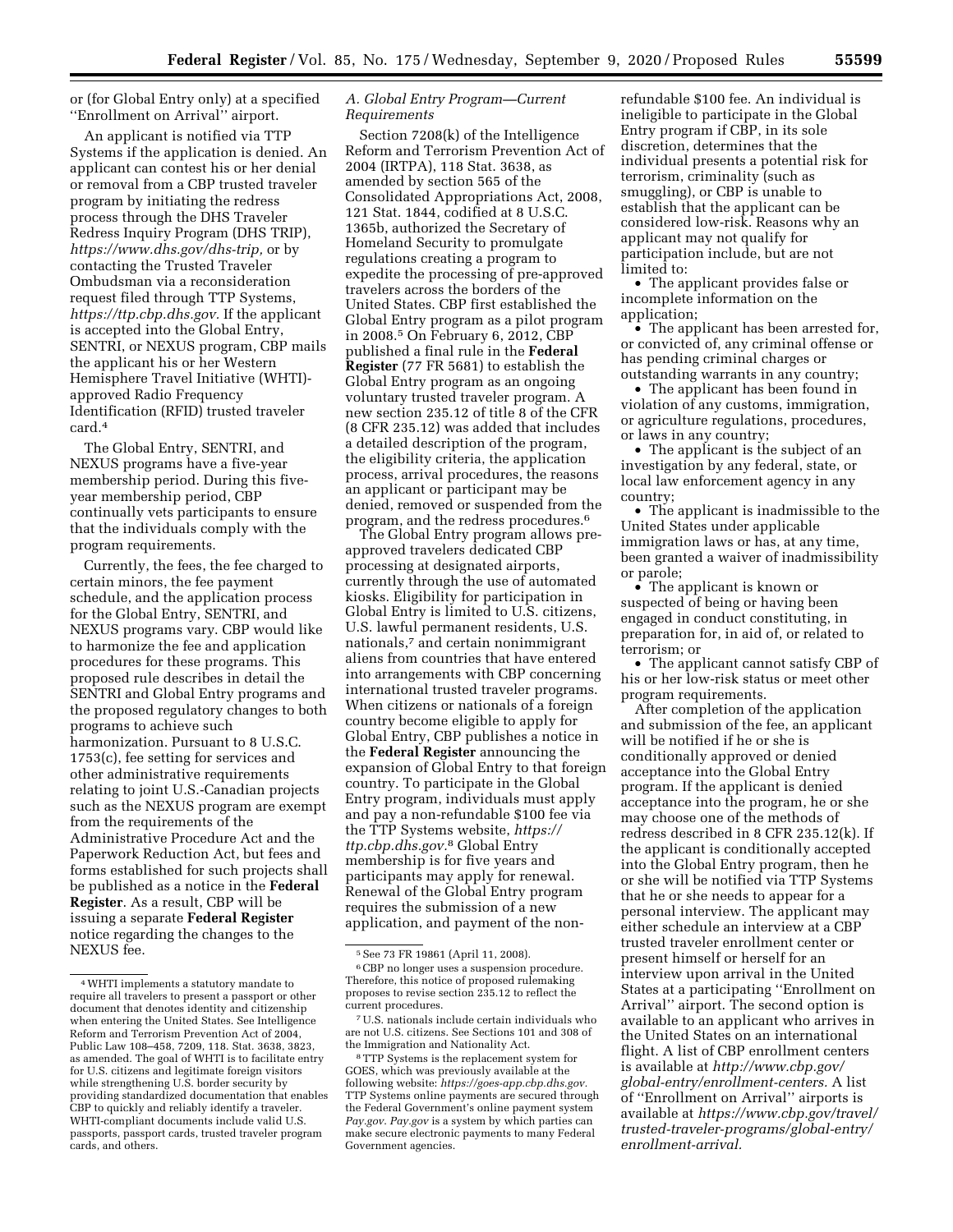Minors under the age of 18 who meet the general eligibility criteria and have the consent of a parent or legal guardian are eligible to participate in Global Entry. Minors under the age of 18 must complete the application and pay the non-refundable \$100 fee. As is the case for all applicants, CBP must be able to conduct the requisite vetting of the applicant, including collection of the required fingerprints needed to conduct the biometric-based background checks. For minors under the age of 18, a parent or legal guardian must be present at the time of the interview.

NEXUS participants, and SENTRI participants who are U.S. citizens and U.S. lawful permanent residents may utilize the Global Entry kiosks as a benefit of their NEXUS or SENTRI membership. Mexican nationals who are SENTRI participants may only utilize the Global Entry kiosks upon successful completion of a thorough risk assessment by the Mexican Government.9 A list of the select airports that currently offer Global Entry arrival processing is available at *[https://](https://www.cbp.gov/travel/trusted-traveler-programs/global-entry/locations) [www.cbp.gov/travel/trusted-traveler](https://www.cbp.gov/travel/trusted-traveler-programs/global-entry/locations)[programs/global-entry/locations.](https://www.cbp.gov/travel/trusted-traveler-programs/global-entry/locations)* 

As a benefit of Global Entry membership, a Global Entry participant may utilize the SENTRI lanes at the U.S.-Mexico border 10 and may enter the United States at the northern border using the NEXUS lanes 11 and the NEXUS marine reporting locations. To access the SENTRI lanes, the NEXUS lanes and the NEXUS marine reporting locations, an RFID card is needed.<sup>12</sup> New and renewing Global Entry participants are automatically issued a Global Entry RFID card at no additional cost. A \$25 fee is charged for a replacement RFID card. When a replacement card is requested, the original RFID card is deactivated and is no longer functional. A Global Entry RFID card does not allow a participant dedicated processing into Canada at the

11 It is not necessary to register a vehicle to utilize the NEXUS lanes. If an individual is a NEXUS, SENTRI or Global Entry participant with an RFID card then that individual may utilize the NEXUS lanes into the United States either as a passenger or driving a vehicle.

 $^{12}\mathrm{For}$  more details about the benefits provided to Global Entry, NEXUS and SENTRI participants, please see *[http://www.cbp.gov/global-entry/faqs.](http://www.cbp.gov/global-entry/faqs)* 

automated air kiosks, NEXUS lanes or NEXUS marine reporting locations.13 In order to obtain dedicated processing into Canada, an individual must separately apply to the NEXUS program, undergo Canadian vetting, be interviewed by the CBSA and pay the \$50 NEXUS application fee.

## *B. SENTRI Program—Current Requirements*

The SENTRI program allows dedicated processing at specified land border ports along the U.S.-Mexico border for pre-approved travelers. As described in the Executive Summary, the SENTRI program was developed by the legacy INS as part of a series of programs collectively referred to as PORTPASS. PORTPASS was a series of programs designed to identify preregistered, low-risk travelers and permit them to enter the United States within predictable wait times by reducing the interaction between the traveler and the inspector. One of the main purposes of the PORTPASS programs was to ease commuter traffic at land ports of entry by providing dedicated commuter lanes (DCLs) to facilitate the rapid passage of low-risk, frequent travelers. When the PORTPASS programs were transferred from the legacy INS to DHS,<sup>14</sup> several of the programs that collectively operated as PORTPASS ceased operations (though some, including the Free and Secure Trade (FAST) program for commercial vehicles, are still operating under PORTPASS 15). With the transfer of functions from the INS to DHS and advances in technology, most of the procedures set forth in the PORTPASS regulation, 8 CFR 235.7, are no longer applicable to SENTRI applicants and participants. The current SENTRI eligibility requirements, application procedures, and redress methods have been developed by CBP over time to reflect the establishment of the GOES website (now TTP Systems), the creation of the CBP trusted traveler enrollment centers, the modernizing of the DCL lanes, and the creation of the Global Entry and NEXUS programs. The current SENTRI program's application

process, requirements and benefits closely align with those for the Global Entry and NEXUS trusted traveler programs. The details of the current SENTRI program are set forth below and are also available at *[http://www.cbp.gov/](http://www.cbp.gov/travel/trusted-traveler-programs/sentri) [travel/trusted-traveler-programs/sentri.](http://www.cbp.gov/travel/trusted-traveler-programs/sentri)* 

#### 1. General Requirements

SENTRI participants have access to specific, dedicated primary lanes into the United States from Mexico. An RFID card is required for a participant to access the dedicated SENTRI lanes. Upon acceptance into the SENTRI program, a participant is issued a SENTRI RFID card at no additional cost. A \$25 fee is charged to replace the RFID card if lost. When a replacement card is requested, the original RFID card is deactivated and is no longer functional.

SENTRI membership is for five years. SENTRI participants may apply for renewal. Renewal of the SENTRI program requires the submission of a new application, and payment of the SENTRI fee. Just as with the Global Entry program, an individual is ineligible to participate in the SENTRI program if CBP, at its sole discretion, determines that the individual presents a potential risk for terrorism, criminality (such as smuggling), or CBP is unable to establish that the applicant can be considered low-risk. The specific reasons why an applicant may not qualify for participation in the SENTRI program are the same as for the Global Entry program.

Although most of the PORTPASS procedures no longer apply to the SENTRI program, SENTRI applicants still pay fees based on the PORTPASS fee provisions. The current SENTRI fee is \$122.25 and is comprised of three separate payments that the applicant pays at various stages in the application process. The fee is comprised of a \$25 application fee, an \$82.75 DCL fee and a \$14.50 Federal Bureau of Investigation (FBI) fingerprinting fee. Pursuant to 8 CFR  $103.7(b)(1)(ii)(G)$ , the application fee is payable before the application is processed. Section 103.7(b)(1)(ii)(G) also authorizes the collection of an FBI fingerprinting fee, if required. Section  $103.7(b)(1)(ii)(A)$  requires the DCL systems costs fee. Applicants may apply for the SENTRI program online via the TTP Systems website, *[https://](https://ttp.cbp.dhs.gov) [ttp.cbp.dhs.gov,](https://ttp.cbp.dhs.gov)* or via the paper application, Form 823S. The paper application and fee can be mailed to CBP or submitted in person at the enrollment center.

If the applicant wishes to drive his or her vehicle into the United States using the SENTRI lanes, the applicant must register the vehicle by providing

<sup>9</sup>See Utilization of Global Entry Kiosks by NEXUS and SENTRI Participants **Federal Register**  notice, December 29, 2010 (75 FR 82202), for further information.

<sup>10</sup>A Global Entry participant with an RFID card may travel as a passenger in a vehicle utilizing the SENTRI lanes. However, a Global Entry participant may not drive a vehicle into the United States using the SENTRI lanes unless that vehicle has been approved by CBP for use in the SENTRI lanes. More information about this process is in Section III.B. SENTRI Program.

<sup>13</sup>Note that Global Entry RFID cards are only used for entry into the United States at NEXUS and SENTRI dedicated lanes at land borders. Global Entry kiosks at airports accept only passports and permanent resident cards for entry into the United States.

<sup>14</sup>The Homeland Security Act of 2002, Public Law 107–296, transferred the functions of the INS to DHS.

<sup>15</sup>PORTPASS is still used as the basis for a portion of the FAST program. FAST is primarily a commercial cargo clearance program, but the drivers must be separately screened for security risk. This security screening takes place pursuant to PORTPASS.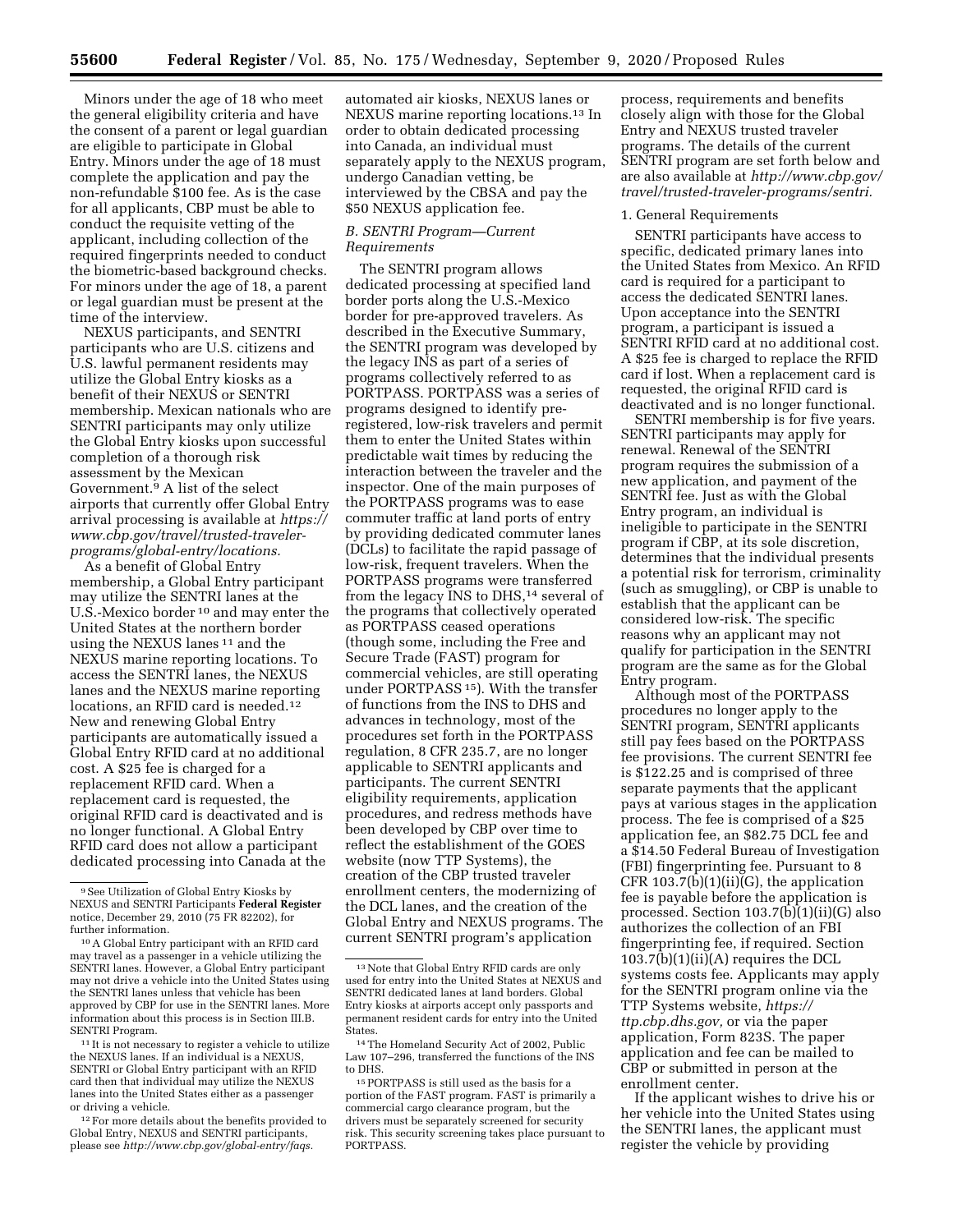information about the vehicle on the application and CBP will determine whether to approve the vehicle. The approved vehicle will be subject to an inspection when the vehicle enters the United States at the U.S.-Mexico border crossing. This inspection will occur at secondary inspection during one of the vehicle's crossings into the United States at CBP's discretion.16 It is within CBP's sole discretion whether to approve a vehicle for the SENTRI program. CBP reserves the right to revoke the approval at the time of inspection if, in its discretion, it finds any reason the vehicle should not be approved. CBP no longer issues vehicle decals or transponders for vehicles using the SENTRI lanes since this technology is obsolete. When a SENTRI, NEXUS or Global Entry participant with an RFID card approaches the border in the SENTRI lane, the system automatically identifies the vehicle and the identity of the occupants of the vehicle. An individual may have a maximum of four approved vehicles for use in the SENTRI lanes. One vehicle may be registered for approval during the application or renewal process at no additional charge. The fee to register additional vehicles or to register the first vehicle after the initial application or renewal process is \$42 per vehicle. This fee is charged per vehicle registered, regardless of whether that vehicle is ultimately approved for use in the SENTRI lanes. The additional vehicle fee may be paid online via the TTP Systems or in person at the enrollment center.

After completion of the application and submission of the application and FBI fingerprinting fees, an applicant will be notified if he or she is conditionally approved or denied acceptance into the SENTRI program. An applicant who is denied may seek redress.17 If the applicant is conditionally accepted, he or she will be notified to schedule an interview at a SENTRI enrollment center. Before the start of the interview, the SENTRI applicant must pay the DCL fee either

via the TTP Systems or in person at the enrollment center. The list of CBP enrollment centers is available at *[https://www.cbp.gov/travel/trusted](https://www.cbp.gov/travel/trusted-traveler-programs/sentri/enrollment-centers)[traveler-programs/sentri/enrollment](https://www.cbp.gov/travel/trusted-traveler-programs/sentri/enrollment-centers)[centers](https://www.cbp.gov/travel/trusted-traveler-programs/sentri/enrollment-centers).* 

As a benefit of SENTRI membership, a SENTRI participant who is a U.S. citizen or a U.S. lawful permanent resident may also utilize the Global Entry kiosk. Mexican nationals who are SENTRI participants may only utilize the Global Entry kiosks upon successful completion of a thorough risk assessment by the Mexican Government.18 Additionally, SENTRI participants may utilize the NEXUS lanes and NEXUS marine reporting locations to enter the United States. However, in order to obtain dedicated processing into Canada using the NEXUS lanes, automated air kiosks and NEXUS marine reporting locations, a SENTRI participant must separately apply to the NEXUS program, undergo Canadian vetting, be interviewed by the CBSA, and pay the \$50 NEXUS application fee.

## 2. SENTRI Family Option Plans

The SENTRI program includes family option plans that cap the amount that a family is required to pay to apply to the SENTRI program. The SENTRI program uses the fee caps specified in the PORTPASS fee regulations. The PORTPASS regulations define ''family'' narrowly and traditionally as ''husband, wife, and minor children under 18 years of age.'' For purposes of the SENTRI program, CBP considers a ''family'' to be a mother, father and minors under the age of 18. This includes single parents.

The maximum DCL fee a family must pay is \$165.50.19 When a family applies to the SENTRI program each individual family member is charged the \$82.75 DCL fee until the \$165.50 family cap is reached. For example, a mother currently applying to the SENTRI program with her three minor children will be charged a \$165.50 DCL fee for

the entire family. The DCL fee is \$82.75 per individual if not applying as a family unit. There is also a family cap set for the application fee. While the application fee for an individual is \$25 per applicant, the maximum amount payable by a family is \$50. This \$50 family cap is set forth in the PORTPASS fee regulation,  $8$  CFR 103.7(b)(1)(ii)(G). When a family applies to the SENTRI program, each individual family member is charged the \$25 application fee until the \$50 family cap is reached. There are no family caps with respect to the FBI fingerprinting fee. The FBI fingerprinting fee is currently dependent on the age of the applicant. All applicants 14 years of age and older are required to pay the FBI fingerprinting fee. Applicants under 14 years of age are exempt from the FBI fingerprinting fee.

Whether or not minors pay a fee to apply for the SENTRI program, all minors need to have the consent of a parent or legal guardian to be eligible to participate, must complete the application, and are subject to the requisite vetting, including the collection of fingerprints. For minors under the age of 18, a parent or legal guardian must be present at the time of the interview.

## *C. NEXUS Program—Current Requirements*

The NEXUS program is a joint trusted traveler program between the United States and Canada that allows preapproved travelers dedicated processing by both U.S. and Canadian officials at specified locations. Currently, the nonrefundable application fee is \$50. Minors under the age of 18 are exempt from payment of the application fee.

As a benefit of NEXUS membership, NEXUS participants may utilize the Global Entry kiosks.20 Additionally, NEXUS participants may utilize the SENTRI lanes.<sup>21</sup> Information about the NEXUS procedures, fees, and other information about the NEXUS program are available at *[http://www.cbp.gov/](http://www.cbp.gov/travel/trusted-traveler-programs/nexus) [travel/trusted-traveler-programs/nexus.](http://www.cbp.gov/travel/trusted-traveler-programs/nexus)* 

<sup>16</sup> In accordance with the United States Government Accountability Office (GAO)'s recommendation regarding its recent review conducted of the CBP trusted traveler programs and CBP's goal of harmonizing the three CBP trusted traveler programs, CBP has eliminated the requirement for vehicle inspections at the enrollment center. See GAO Report 14–483, Trusted Travelers: Programs Provide Benefits, but Enrollment Processes Could be Strengthened (May 2014), available at: *[http://www.gao.gov/products/](http://www.gao.gov/products/GAO-14-483)  [GAO-14-483.](http://www.gao.gov/products/GAO-14-483)* 

<sup>17</sup>As stated earlier in the background section, currently, an applicant who is denied may seek redress through DHS TRIP or by contacting the Trusted Traveler Ombudsman via a reconsideration request filed through TTP Systems.

<sup>18</sup>See Utilization of Global Entry Kiosks by NEXUS and SENTRI Participants **Federal Register**  notice, December 29, 2010 (75 FR 82202) for further

<sup>&</sup>lt;sup>19</sup> Prior to October 2012, the FBI fingerprinting fee was \$17.25. At that time, the total SENTRI fee of \$122.25 was broken down as follows: \$25 application fee, \$17.25 FBI fingerprinting fee, and \$80 DCL systems cost fee (as per 8 CFR 103.7(b)(1)(ii)(A)). Pursuant to a **Federal Register**  Notice published by the FBI on December 20, 2011 (76 FR 78950), the FBI fingerprinting fee decreased to \$14.50. In October 2012, CBP changed its internal accounting regarding the allocation of the total \$122.25 SENTRI fee. Specifically, CBP reallocated the \$2.75 from the decreased FBI fingerprinting fee to the DCL systems cost fee, bringing the DCL systems cost fee to \$82.75. Due to this change in the individual DCL fee, the family maximum also increased to \$165.50 (from \$160).

<sup>20</sup>CBP must collect the individual's fingerprints and have the most recent passport information submitted on TTP Systems in order for these participants to utilize the Global Entry kiosks. See Utilization of Global Entry Kiosks by NEXUS and SENTRI Participants **Federal Register** notice, December 29, 2010 (75 FR 82202), for further information.

<sup>21</sup>A NEXUS participant may travel as a passenger in a vehicle using the SENTRI lanes. However, a NEXUS participant may not drive a vehicle into the United States using the SENTRI lanes unless that vehicle has been approved by CBP for use in the SENTRI lanes. More information about this process is in Section III. B. SENTRI Program.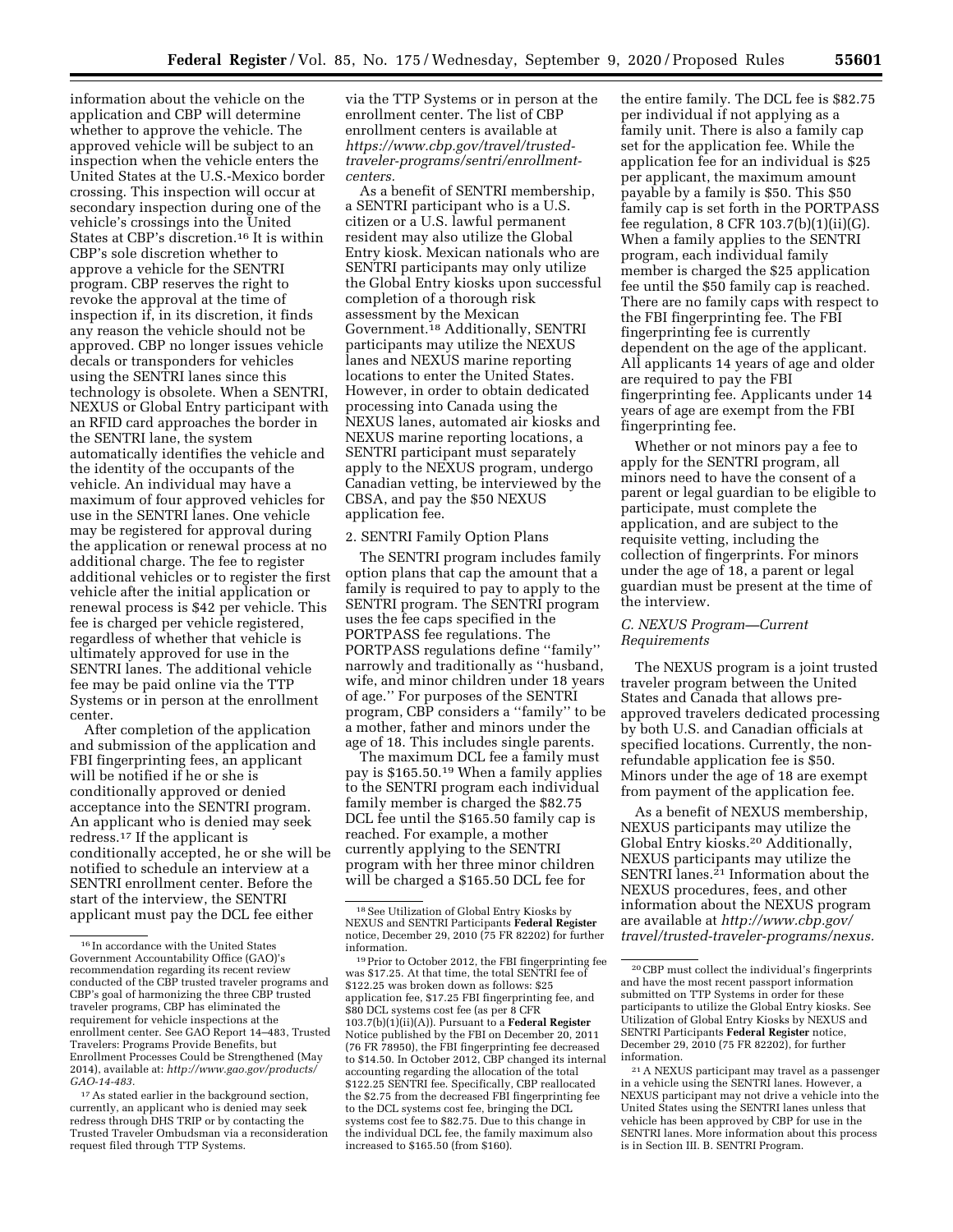## *D. Summary of Benefits for the NEXUS, SENTRI and Global Entry Programs*

As summarized in the chart below, a Global Entry, SENTRI, or NEXUS

participant can take advantage of certain benefits of the other two CBP trusted traveler programs. Please refer to

Sections III. A., III. B., and III. C. for more details about these benefits.

| Table 1—Trusted Traveler Programs Shared Benefits |  |
|---------------------------------------------------|--|
|---------------------------------------------------|--|

|                               | Trusted traveler program |              |              |
|-------------------------------|--------------------------|--------------|--------------|
| Dedicated processing through: |                          | Global Entry | <b>NEXUS</b> |
|                               |                          |              |              |
|                               |                          |              |              |
|                               |                          |              |              |
|                               |                          |              |              |
|                               |                          |              |              |
|                               |                          |              |              |
|                               |                          |              |              |

\* SENTRI participants who are U.S. citizens and lawful permanent residents may use the Global Entry kiosks. SENTRI participants who are Mexican nationals may only use this benefit upon successful completion of a thorough risk assessment by the Mexican government.

## **IV. Proposed Changes to the Global Entry and SENTRI Programs**

## *A. Harmonizing the CBP Trusted Traveler Programs*

CBP would like to harmonize the application fee, the application fee paid by minors, the fee payment schedule and the application processes for the NEXUS, SENTRI and Global Entry programs.22 Also, the current fees are no longer sufficient to recover CBP's costs to administer the programs. The proposed changes to the Global Entry and SENTRI programs are described below.

1. Proposal To Harmonize the Global Entry and SENTRI Fees

CBP has performed a fee study entitled ''CBP Trusted Traveler Programs Fee Study'' to determine the amount of the fee that is necessary to recover the costs associated with application processing for the Global Entry, SENTRI, and NEXUS programs. CBP determined that, in making the fee uniform across the programs, a fee of \$120 is appropriate and necessary to recover a reasonable portion of these costs.23 The SENTRI fee would be decreased from its current fee of \$122.25 to \$120. The Global Entry fee would be increased from its current fee of \$100 to \$120. The proposed \$120 application fee would apply to new applicants and to participants renewing their memberships in both the SENTRI and Global Entry programs. As described

below, these non-refundable fees would be paid to CBP at the time of the application through the TTP Systems. These fees would be reflected in the Global Entry fee provision in 8 CFR 103.7, a proposed SENTRI fee provision in 8 CFR 103.7, in the Global Entry program regulation, 8 CFR 235.12, and the SENTRI program proposed regulation, 8 CFR 235.14.

2. Proposal To Exempt Certain Minors From Payment of the Application Fee

The Global Entry, SENTRI, and NEXUS programs are not aligned with respect to whether minors are charged an application fee. The SENTRI program has a complex family option plan, the Global Entry program charges minors the full application fee and the NEXUS program exempts all minors from payment of the application fee. This disparity results in families choosing a program based on financial considerations instead of choosing a program based on the features and benefits of the program. To eliminate this disparity and to reflect the costs to CBP to operate these programs, CBP seeks to create a uniform fee and a uniform fee charged to minors.

In this document, CBP is proposing to exempt a minor under the age of 18 who applies to the Global Entry or SENTRI program from payment of the application fee if the minor's parent or legal guardian applies concurrently with the minor or if the parent or legal guardian is an existing member of the same program to which the minor is applying. If the minor's parent or legal guardian is already an existing member, the minor would be required to enter the parent or legal guardian's name and trusted traveler number to allow CBP to verify this information. If a minor applies to the Global Entry or SENTRI program without a concurrent parent or

legal guardian application and if his or her parent or legal guardian is not already a participant in the same program to which the minor is applying, the minor would be charged the full application fee of \$120. This exemption for minors would minimize the costs for families enrolling in the Global Entry, SENTRI, and NEXUS programs.

All minors applying to the Global Entry, SENTRI, or NEXUS programs, including those who are exempt from payment of the application fee, must have the consent of a parent or legal guardian to be eligible to participate, must complete the application, and would be subject to the requisite vetting, including the collection of fingerprints. For minors under the age of 18, a parent or legal guardian must be present at the time of the interview with a CBP officer.

In order to incorporate this fee exemption for certain minors, CBP is proposing several regulatory amendments. With respect to the Global Entry program, CBP is proposing to amend the fee provision, 8 CFR 103.7(b)(1)(ii)(M), and the Global Entry program regulation, 8 CFR 235.12(d)(2). To align SENTRI with the other programs, CBP is proposing to eliminate the SENTRI family option plans described above. The family option plans offer minor children discounted rates or even free enrollment based on their parent(s)' application to the SENTRI program. Family option plans are overly complex, do not provide options for minors with legal guardians and make arbitrary age distinctions that are no longer used by CBP. The SENTRI family option plans would be replaced by new provisions regarding the SENTRI fee in 8 CFR 103.7(b)(1)(ii)(P) and proposed 8 CFR 235.14(c)(3). These provisions would incorporate the proposed SENTRI application fee and

 $^{22}$  Any changes to the NEXUS fee will be announced in a separate **Federal Register** notice.

<sup>&</sup>lt;sup>23</sup> The NEXUS fee is split between the United States and Canada. As a result, the United States will only receive part of the revenue necessary to recover its costs for the NEXUS program. Please see the fee study entitled ''CBP Trusted Traveler Programs Fee Study'', included in the docket of this rulemaking (docket number USCBP–2020–0035) for additional details.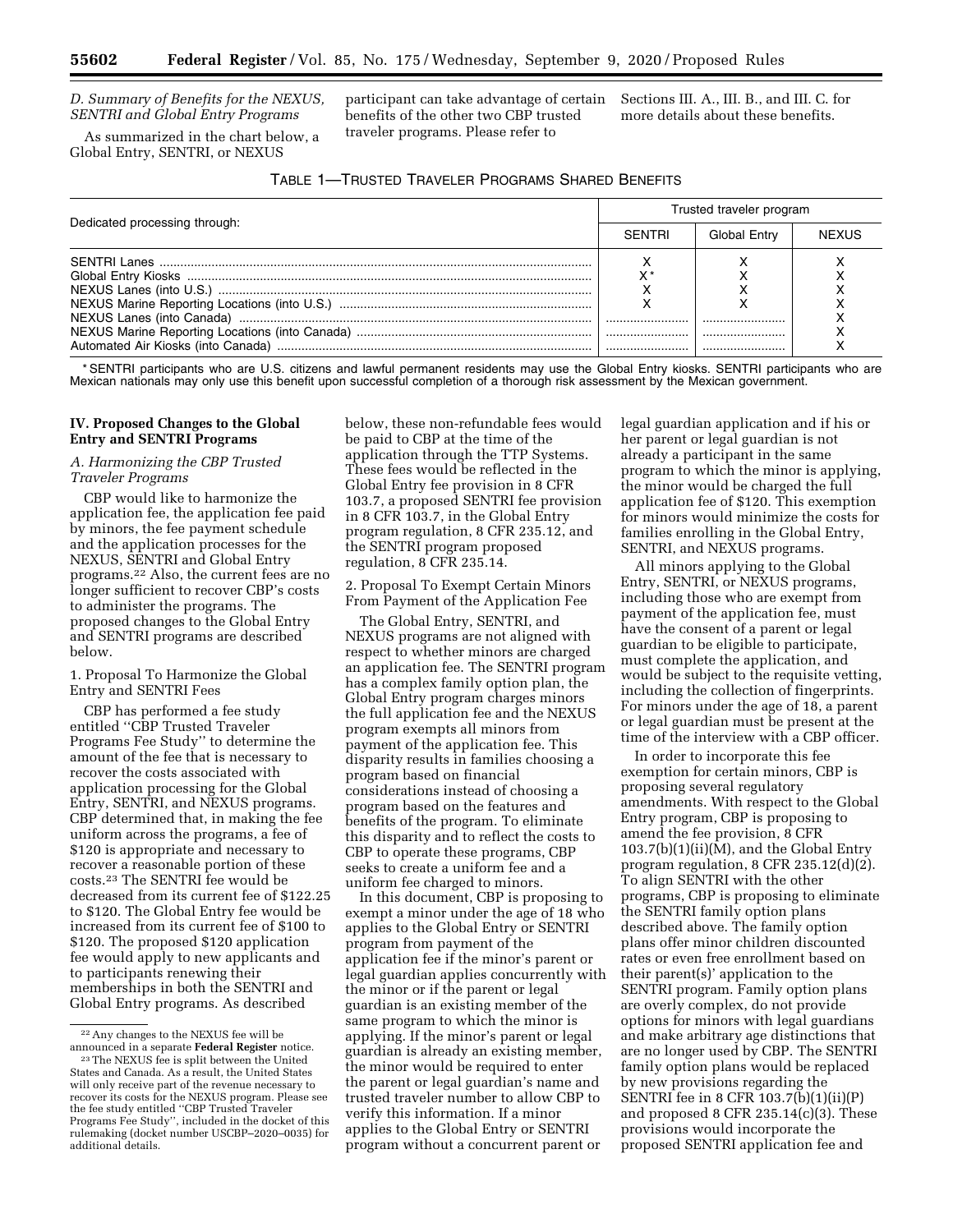the fee exemption for certain minors under 18.

## *B. Proposal To Establish a New Regulation for the SENTRI Program*

As discussed previously, when the legacy INS developed the SENTRI program as part of a series of programs referred to as PORTPASS, the requirements and procedures that govern the PORTPASS program set forth in 8 CFR 235.7 were applicable to the SENTRI program. With the transfer of functions from the INS to DHS, advancing technology and the expansion of the CBP trusted traveler programs, the SENTRI program has evolved, and its requirements and procedures have changed. The vast majority of SENTRI applicants apply via the TTP Systems website using an application that is common to all the CBP trusted traveler programs. These application procedures are not reflected in the PORTPASS regulation, 8 CFR 235.7. Additionally, CBP has established CBP trusted traveler enrollment centers, modernized the DCLs utilized by SENTRI participants, and established common methods of redress for all three CBP trusted traveler programs. The requirement for a personal interview at the enrollment center, the updates to the DCLs, and the redress methods are also not reflected in the PORTPASS regulations, 8 CFR 235.7.

This document proposes to add a new section 8 CFR 235.14, modeled after the Global Entry regulation, 8 CFR 235.12, that would incorporate the current parameters, requirements and application procedures of the SENTRI program and supersede 8 CFR 235.7 for purposes of the SENTRI program. Proposed 8 CFR 235.14 includes a general description of the SENTRI program, the eligibility requirements, application procedures, redress procedures, and the requirement to pay an application fee as specified in a new fee section, 8 CFR 103.7(b)(1)(ii)(P). Except for the provisions concerning the eligibility requirements, the registration of vehicles and the use of special lanes for approved vehicles, the other provisions (*i.e.,* the disqualifying criteria, application procedures, and the available redress procedures) are essentially the same as in the Global Entry regulation.24 The provisions that

apply only to the SENTRI program are described in the next paragraph.

The current eligibility criteria for the SENTRI program are set forth in proposed section 235.14(b)(1). Any individual of any nationality is eligible to apply for the SENTRI program. Proposed section 235.14(c) sets forth the application procedures including that a vehicle must be approved by CBP to utilize the SENTRI lanes. Proposed section 235.14(e) states that a SENTRI participant will be issued an RFID or other CBP approved document that grants the participant access to specific, dedicated primary lanes into the United States. The proposed regulation provides the website where the SENTRI lanes are identified and informs the SENTRI participant that a vehicle must be approved by CBP to utilize the dedicated SENTRI lanes.

The proposed regulation also sets forth the new fee payment schedule, and the new fee exemption for certain minors. This document also proposes to add a new provision, 8 CFR 103.7(b)(1)(ii)(P), which sets forth the new fee, the new fee charged to minors, and all relevant fee details for the SENTRI program.

# *C. Additional Proposed Changes to the SENTRI Program*

1. Proposal To Change the Fee Payment Schedule for the SENTRI Program

CBP is proposing to change the current SENTRI fee payment schedule. As discussed above, currently, the SENTRI fee is comprised of three separate amounts (an application fee, a DCL fee, and an FBI fingerprinting fee) that the applicant pays at various stages in the application process. CBP is proposing to require instead that the SENTRI applicant pay a non-refundable application fee of \$120 at the time the applicant submits the application via TTP Systems.

As discussed earlier, CBP performed a new fee study of the Global Entry, SENTRI, and NEXUS programs and has determined that a uniform fee of \$120 is appropriate and necessary to recover

a reasonable portion of the costs associated with application processing for these programs. This fee study was necessary to reevaluate the fees due to the expansion of the programs, advances in technology, and the shared benefits across the programs. For example, as technology has advanced, the technology deployed and costs associated with the creation of dedicated commuter only lanes is no longer necessary. CBP is capable of converting any crossing lane into a lane that may be used for trusted travelers. Due to this advancement, CBP has determined that the fee for the Global Entry, SENTRI, and NEXUS programs should only incorporate those costs associated with the application process. The costs of processing the application include the cost of TTP Systems, the FBI fingerprinting fee, the enrollment centers, the vetting and other relevant costs. The new fee does not include any costs related to DCLs. See the CBP Trusted Traveler Programs Fee Study for the entire breakdown of the proposed fee. Therefore, CBP has determined that it is no longer appropriate to charge SENTRI applicants the three separate payments under the current fee payment schedule.

CBP is also proposing to change the fee payment schedule for the SENTRI program in order to align the SENTRI application process with the application process for the Global Entry and NEXUS programs. The Global Entry and NEXUS programs have a single application fee that is payable in full at the time the applicant submits the application via TTP Systems whereas SENTRI applicants pay only a portion of the SENTRI fee when the application is submitted and other portions later in the process. CBP is proposing to change the fee payment schedule for the SENTRI program to similarly require a single application fee be paid in full at the time the applicant submits the application.

Thus, CBP is proposing to add section 8 CFR 103.7(b) $(i)$  $(i)$  $(i)$  to reflect that the \$120 fee encapsulates the entire SENTRI fee and is payable at application submission. Proposed section 8 CFR 235.14(c)(3) would state that the \$120 non-refundable SENTRI fee must be paid to CBP at the time of the application submission through TTP Systems or other CBP-approved process.

2. Proposal To Mandate Electronic Submission of the SENTRI Program Application and Payment of Fees

Currently, an applicant to the SENTRI program may apply online via the TTP Systems website or by submitting a paper application, Form 823S. If the

<sup>24</sup>There are minor differences regarding the two provisions. First, proposed 8 CFR 235.14 has a provision about denial and removal from the program whereas the current Global Entry regulation covers denial, removal and suspension from the program (emphasis added). Second, the redress provision in proposed 8 CFR 235.14 specifies two possible methods of redress for

individuals whose application is denied or whose participation is terminated whereas the current Global Entry regulation specifies the same two possible methods of redress for individuals whose applications are denied, or whose participation is suspended or terminated (emphasis added). This notice of proposed rulemaking proposes to revise the Global Entry regulations to remove all references to suspensions because CBP no longer uses the suspension procedure. Additionally, the current Global Entry regulation allows an applicant to seek redress by writing to the enrollment center where his or her interview was conducted. This redress process is no longer used. This notice of proposed rulemaking proposes to revise the Global Entry regulations to reflect the current process.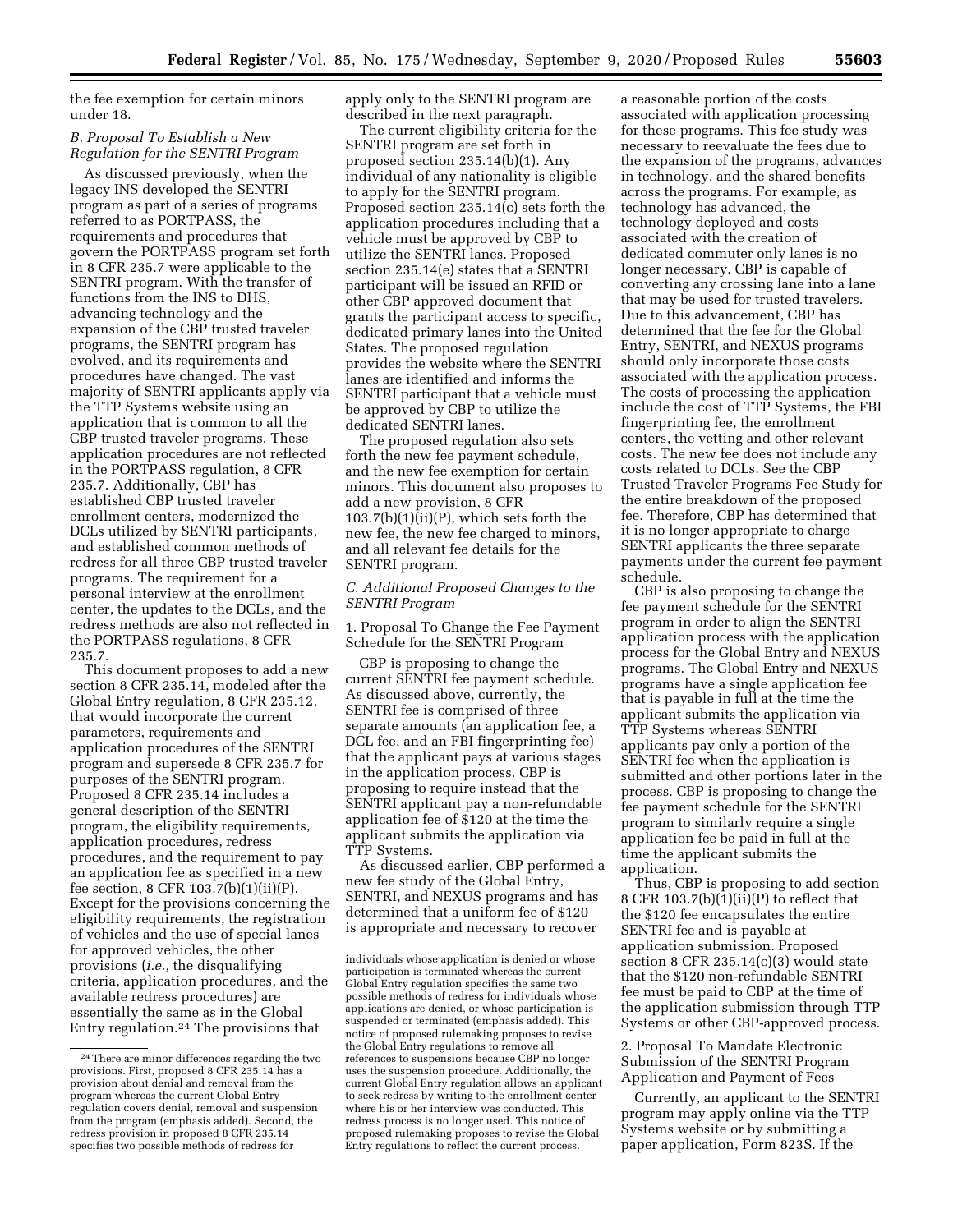applicant chooses to submit a paper application, the application fee can either be mailed to CBP or submitted in person at an enrollment center. CBP is proposing to eliminate the paper application as an option for SENTRI applicants. SENTRI applicants would be required to apply to the SENTRI program online via the TTP Systems website, *[https://ttp.cbp.dhs.gov.](https://ttp.cbp.dhs.gov)*  Eliminating the paper SENTRI application would complete the harmonization of the application submission process for the three programs,25 streamline the application process, reduce the burden on CBP officers, and expedite the application process.

Additionally, CBP is proposing to require applicants to pay the SENTRI application fee through the TTP Systems website at the time of online application and not at the enrollment center. The proposed elimination of the paper SENTRI application makes this change possible.

CBP is also proposing changes to the procedures for paying the additional vehicle fee. Although there is no fee for a SENTRI applicant to register one vehicle for use in the SENTRI lanes during the initial application or renewal process, there is a \$42 fee to register each additional vehicle and to register the first vehicle after the initial application or renewal process. This proposed rule does not change the amount of the additional vehicle fee. However, this proposed rule would change the way the fee is paid. Currently, a SENTRI applicant or participant may pay this fee electronically via TTP Systems or in person at the enrollment center. CBP is proposing to require payment of the additional vehicle fee electronically via TTP Systems. This is because the vehicle inspection is no longer performed at the enrollment center. As discussed above, if CBP approves the vehicle for use in the SENTRI lanes, the vehicle is subject to a vehicle inspection at secondary inspection during one of the vehicle's crossings into the United States. Requiring an applicant or participant to pay the additional vehicle fee online via TTP Systems ensures that there is an electronic record of the payment when the vehicle arrives at secondary inspection. It also further harmonizes the Global Entry, SENTRI, and NEXUS programs. Global Entry and NEXUS participants who wish to

register their vehicle for use in the SENTRI lanes after the initial application or renewal process would continue to pay the additional vehicle fee online via TTP Systems. These SENTRI application procedures are included in proposed 8 CFR 235.14(c).

# *D. Additional Proposed Changes to the Global Entry Program*

## 1. 8 CFR 235.12(g)

Under the current regulation, a Global Entry participant must follow certain procedures upon arrival in the United States. These arrival procedures are set forth in 8 CFR 235.12(g). They include proceeding to the Global Entry kiosk, following the on-screen instructions, and declaring all articles brought into the United States. For the reasons discussed below, CBP is proposing to revise this paragraph to eliminate the reference to ''arrival in the United States''. CBP is also proposing to remove the reference, throughout the regulation, to Global Entry ''kiosks'' and replace it with the phrase "Global Entry Processing'' to allow for the applicable facilities and technology to evolve without need to revise the regulations. For this same reason, CBP is also proposing to remove the phrase ''onscreen'' from the phrase concerning following instructions and instead state that the participant must ''follow all CBP instructions.''

When the regulation was first issued, CBP did not offer Global Entry at airports located in the U.S. territories or at preclearance facilities in foreign countries. Due to the success of the Global Entry program and to facilitate the travel of additional Global Entry, NEXUS and qualified SENTRI participants, CBP now offers Global Entry in certain U.S. territories as well as at preclearance facilities in foreign countries.

The expansion of Global Entry to U.S. territories allows dedicated CBP processing of Global Entry, NEXUS and qualified SENTRI participants into these territories. However, pursuant to 19 CFR 7.2(b), CBP does not perform a customs function in certain U.S. territories. Accordingly, CBP does not collect customs declarations in those territories. As the customs declaration does not apply in all Global Entry locations, CBP is proposing to amend 8 CFR 235.12(g) as set forth in section VII of this Notice of Proposed Rulemaking (NPRM), to eliminate the reference to customs declarations.

The expansion of Global Entry to preclearance facilities in foreign countries also allows select foreign airports with preclearance facilities to

provide dedicated CBP processing for Global Entry, NEXUS and qualified SENTRI participants on direct outbound flights to the United States.26 Preclearance facilities are staffed with CBP officers responsible for conducting customs, immigration, and agricultural inspections of passengers, crew, and their goods bound for the United States. Generally, travelers who are inspected at a preclearance facility are permitted to arrive at a U.S. domestic facility and either exit the U.S. domestic terminal upon landing or connect directly to a U.S. domestic flight without further CBP processing. Because the Global Entry processing occurs at a point prior to the traveler's arrival in the United States, CBP is proposing to amend 8 CFR 235.12(g), as set forth below and in section VII of this NPRM, to eliminate the phrase ''upon arrival in the United States''.

# 2. 8 CFR 235.12(h)

Section 235.12(h) addresses certain examination and inspection issues related to the use of Global Entry. Among other things, it specifies that pursuant to the enforcement provisions of 19 CFR part 162, Global Entry participants may be subject to further CBP examination and inspection at any time during the arrival process. As noted above, CBP does not have customs responsibilities at all Global Entry locations. For this reason, CBP is proposing to amend 8 CFR 235.12(h) to eliminate the reference to 19 CFR part 162. Part 162 concerns, in relevant part, inspections within the customs territory of the United States. Reference to 19 CFR part 162 is not needed in 8 CFR 235.12(h) because the purpose of the paragraph regarding successful use of Global Entry at any location can be more clearly and accurately stated without specific reference to 19 CFR part 162.

#### 3. Other Amendments to 8 CFR 235.12

CBP is also proposing several additional minor changes to 8 CFR 235.12. First, CBP is proposing some language changes to reflect the expansion of Global Entry to preclearance facilities at foreign locations. Because Global Entry now operates in some U.S. territories and preclearance facilities outside the United States, CBP is proposing to remove references to ''expedited entry

<sup>25</sup>A NEXUS applicant may submit a paper application to apply to the NEXUS program. This is a CBSA form, not a CBP form. As such, the paper NEXUS application is sent to CBSA, processed and inputted by CBSA. CBP's NEXUS application and application submission are completely electronic.

<sup>26</sup>Section 101.5 of title 19 of the CFR (19 CFR 101.5) sets forth a list of CBP preclearance offices in foreign locations. Section 162.8 of title 19 of the CFR (19 CFR 162.8) permits CBP officers stationed in a foreign country at a preclearance facility to exercise such functions and perform such duties as may be permitted by treaty, agreement or law of the country in which the officer is stationed.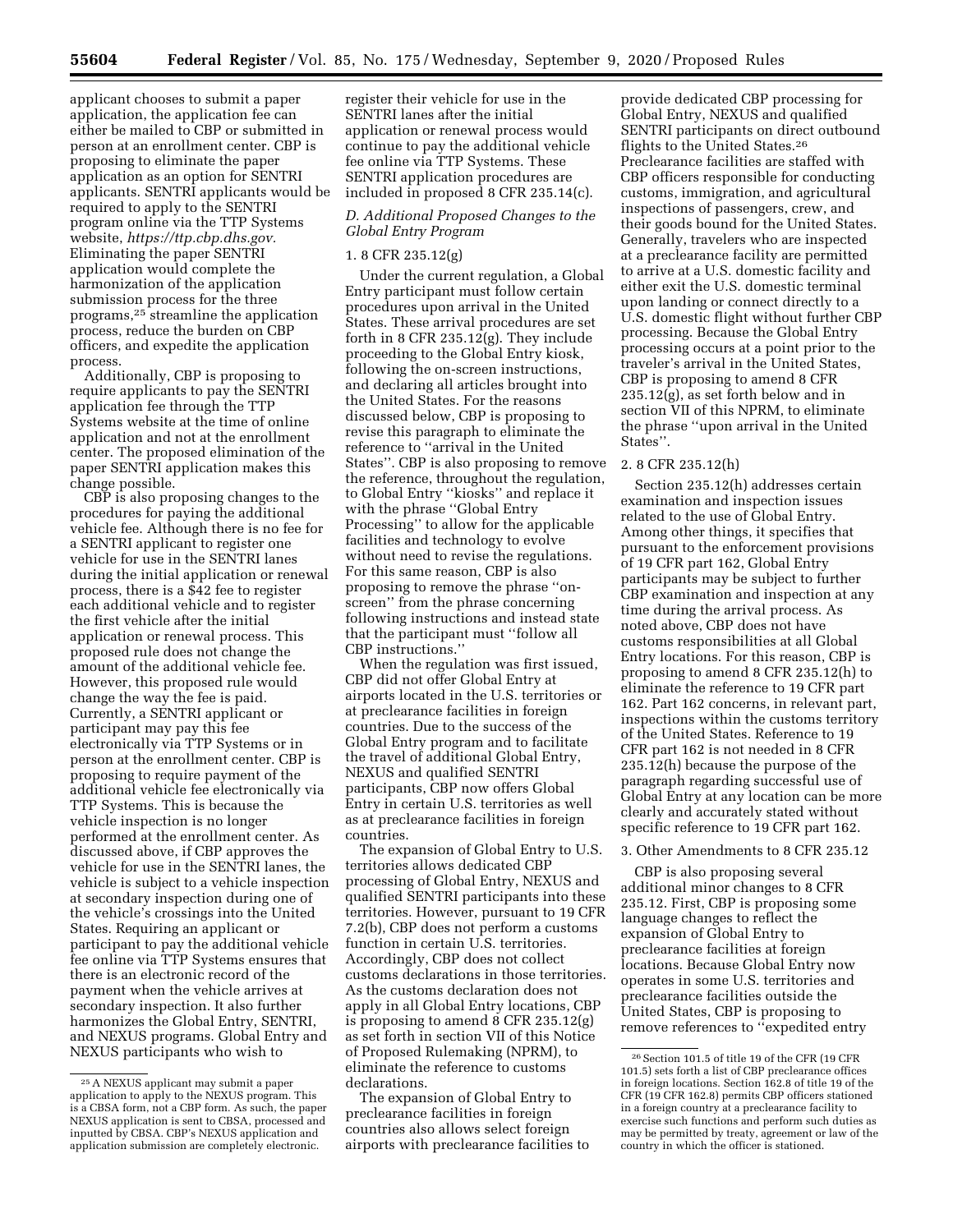into the United States'' and replace them with ''dedicated CBP processing.'' In addition, CBP no longer refers to members of trusted traveler programs as ''low-risk travelers'' preferring, instead, the term ''pre-approved travelers.'' Accordingly, CBP is proposing to update the language in sections 235.12(a), 235.12(b)(2) and 235.12(c) to reflect the above changes.

Additionally, the interview procedures for the Global Entry program have changed slightly. Although section 235.12(e)(1) states that the Global Entry applicant must schedule his or her interview at a Global Entry enrollment center, Global Entry applicants now have another personal interview option. They can also have their personal interview at certain participating airports referred to as ''Enrollment on Arrival'' airports. The locations of the participating airports can be found at *[https://www.cbp.gov/travel/trusted](https://www.cbp.gov/travel/trusted-traveler-programs/global-entry/enrollment-arrival)[traveler-programs/global-entry/](https://www.cbp.gov/travel/trusted-traveler-programs/global-entry/enrollment-arrival)  [enrollment-arrival.](https://www.cbp.gov/travel/trusted-traveler-programs/global-entry/enrollment-arrival)* The applicant does not need to schedule the interview in advance, but may only use this option if arriving in the United States on an international flight at one of the ''Enrollment on Arrival'' airports. CBP is proposing to update the language in 8 CFR 235.12(e)(1) to eliminate the specific reference to Global Entry enrollment centers.

Finally, CBP no longer suspends Global Entry membership. CBP either denies an applicant participation under the disqualifying factors in 8 CFR 235.12(b)(2) or a Global Entry participant is removed from the program if CBP determines under 8 CFR  $235.12(j)(2)$  that such action is necessary. To reflect this change, CBP is proposing to remove all references to ''suspend'', ''suspension'' and ''suspended'' from sections 235.12(d)(3), 235.12(j) and (k).

## *E. Proposed Conforming Amendment to 8 CFR 103.7*

The current regulations include a provision, 8 CFR  $103.7(b)(1)(ii)(A)$ , that specifies the amount of the DCL system costs fee. This fee is for use of DCLs located at specific ports of entry for approved PORTPASS participants in designated vehicles. As discussed above, this fee is one element of the current SENTRI program fee. SENTRI is the only PORTPASS program where CBP charges the DCL fee. If the fee changes proposed in this NPRM are implemented, the entire SENTRI fee will be specified in 8 CFR 103.7(b)(1)(ii)(P). Since CBP would no longer have any other programs which

charge the DCL fee, this paragraph  $(b)(1)(ii)(A)$  would be unnecessary. Therefore, CBP is proposing to remove and reserve 8 CFR 103.7(b)(1)(ii)(A).

## **V. Statutory and Regulatory Requirements**

#### *A. Executive Orders 13563, 12866, and 13771*

Executive Orders 13563 and 12866 direct agencies to assess the costs and benefits of available regulatory alternatives and, if regulation is necessary, to select regulatory approaches that maximize net benefits (including potential economic, environmental, public health and safety effects, distributive impacts, and equity). Executive Order 13563 emphasizes the importance of quantifying both costs and benefits, of reducing costs, of harmonizing rules, and of promoting flexibility. Executive Order 13771 directs agencies to reduce regulation and control regulatory costs, and provides that ''for every one new regulation issued, at least two prior regulations be identified for elimination, and that the cost of planned regulations be prudently managed and controlled through a budgeting process.''

The Office of Management and Budget (OMB) has not designated this rule a ''significant regulatory action,'' under section 3(f) of Executive Order 12866. Accordingly, OMB has not reviewed it. As this rule is not a significant regulatory action, this rule is exempt from the requirements of Executive Order 13771. See OMB's Memorandum ''Guidance Implementing Executive Order 13771, Titled 'Reducing Regulation and Controlling Regulatory Costs''' (April 5, 2017). CBP has prepared the following analysis to help inform stakeholders of the impacts of this proposed rule.

#### 1. Purpose of the Rule

CBP operates several voluntary trusted traveler programs that afford pre-approved travelers with dedicated processing travel privileges into the United States. These programs are the Secure Electronic Network for Travelers Rapid Inspection (SENTRI) program, Global Entry program, and NEXUS program. When originally developed, each program had its own application process and participants in one program could not take advantage of the benefits of other programs. As the programs expanded, CBP determined that it was necessary to unify certain aspects of the three trusted traveler programs. Currently, the programs have a nearly identical application process and

participants in any one of the programs can enjoy nearly all the benefits of the other two trusted traveler programs. However, regulatory changes are needed to unify certain aspects of the programs.

Although the trusted traveler programs all offer nearly reciprocal benefits with each other, the current SENTRI, Global Entry, and NEXUS fees are \$122.25, \$100, and \$50, respectively. In addition to leading to potential confusion and charging different prices for nearly the same product for prospective and renewing trusted traveler program members, these fees are no longer sufficient to recover CBP's costs to administer the programs. Instead, all unreimbursed costs are currently covered by appropriated funds. As discussed below, CBP has determined that a harmonized fee of \$120 is appropriate and necessary to recover a reasonable portion of the costs associated with application processing for these trusted traveler programs.

In addition to ensuring that the trusted traveler programs are better funded, CBP is proposing to revise the SENTRI fee payment schedule; exempt certain minors from payment of the harmonized fee for membership in the SENTRI or Global Entry programs; change certain aspects of the SENTRI program application process; and eliminate the dedicated commuter lane systems cost fee (''DCL fee'') currently applicable only to approved SENTRI members.

## 2. Background

When originally developed, the SENTRI, Global Entry, and NEXUS programs each had its own application process and participants in one program could not take advantage of the benefits of other programs. As the programs expanded, CBP determined that it was necessary to unify certain aspects of the three trusted traveler programs. Currently, the programs have a nearly identical application process and participants in any one of the programs can enjoy nearly all the benefits of the other two trusted traveler programs. As shown in Table 1 below, NEXUS and certain SENTRI participants are eligible to use Global Entry kiosks and Global Entry participants are eligible to use NEXUS lanes and marine reporting locations when entering the United States and SENTRI lanes. Additionally, SENTRI participants are permitted to use NEXUS lanes and marine reporting locations when entering the United States and NEXUS participants are permitted to use SENTRI lanes.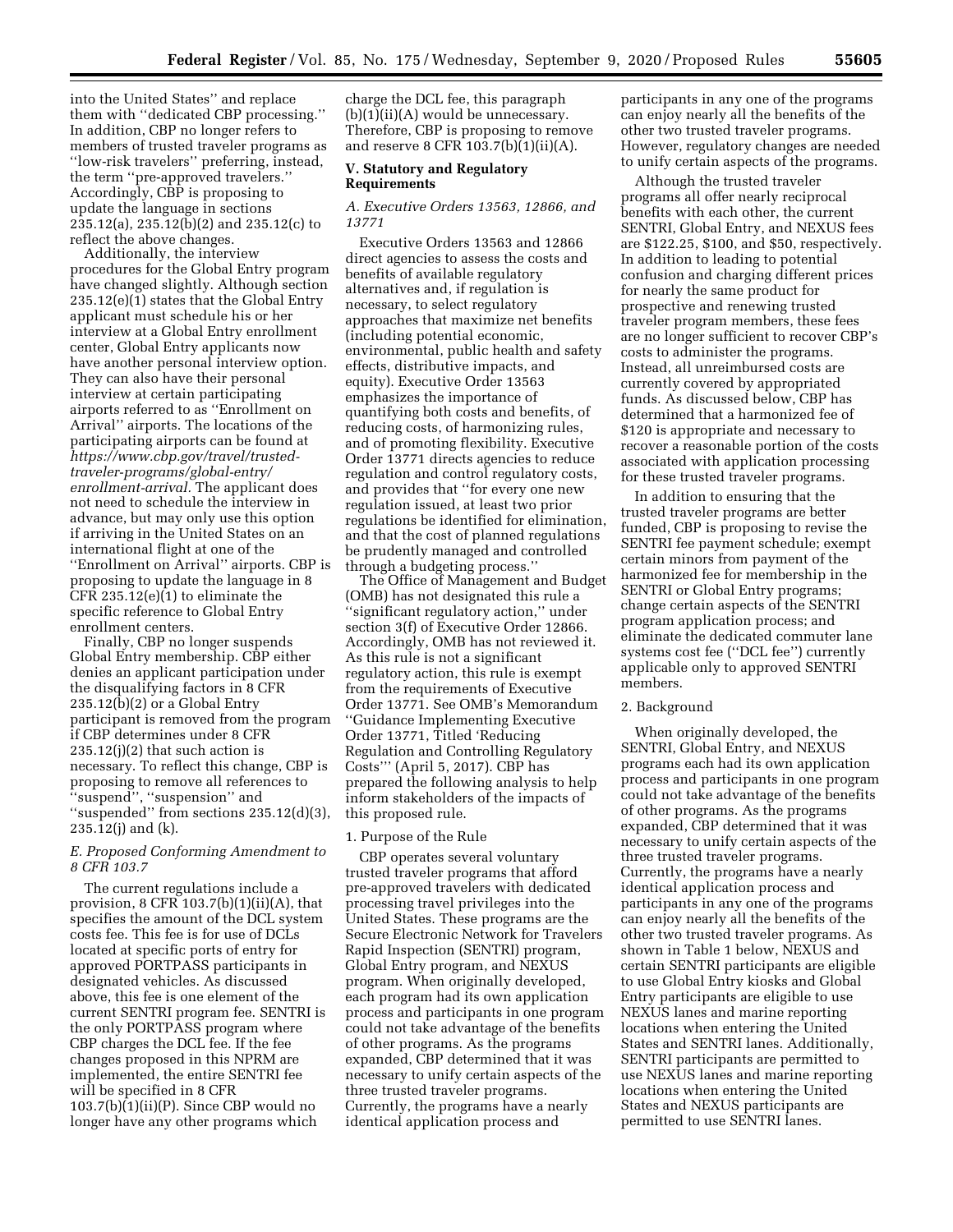|                               |               | Trusted traveler program |              |  |
|-------------------------------|---------------|--------------------------|--------------|--|
| Dedicated processing through: | <b>SENTRI</b> | Global Entry             | <b>NEXUS</b> |  |
|                               |               |                          |              |  |
|                               |               |                          |              |  |
|                               |               |                          |              |  |
|                               |               |                          |              |  |
|                               |               |                          |              |  |
|                               |               |                          |              |  |
|                               |               |                          |              |  |

| TABLE 1-TRUSTED TRAVELER PROGRAMS' SHARED BENEFITS |
|----------------------------------------------------|
|----------------------------------------------------|

\* U.S. citizens and lawful permanent residents may use this benefit. Mexican nationals may only use this benefit upon successful completion of a thorough risk assessment by the Mexican government.

Despite the nearly identical application process and the nearly reciprocal benefits each program has with one another, each of these trusted traveler programs still has its own fee. As such, CBP is proposing to harmonize the application fee for these trusted traveler programs. CBP has determined that a fee of \$120 is necessary in order to recover a reasonable portion of the costs associated with application processing for the SENTRI, Global Entry, and NEXUS trusted traveler programs.27 A fee study documenting the proposed fee change, entitled *CBP Trusted Traveler Programs Fee Study,*  has been included in the docket of this rulemaking (docket number USCBP– 2020–0035). Table 2 presents the components of the proposed fee. In addition to the proposed fee changes, CBP is proposing to revise the SENTRI fee payment schedule; exempt all minors under 18 years of age from the fee when a parent or legal guardian is already a member of or concurrently applying for SENTRI or Global Entry; require all SENTRI program applicants to apply and pay electronically; require that additional SENTRI program vehicle registrations are paid for electronically; and eliminate the DCL fee currently applicable only to approved SENTRI members.

# TABLE 2—PROPOSED TRUSTED TRAVELER PROGRAMS FEE

| (1) TTP Systems/GES                                 | \$17.17 |
|-----------------------------------------------------|---------|
| (2) FBI Fingerprinting                              | 14.50   |
| (3) Enrollment Center                               | 52.54   |
| (4) Vetting Center                                  | 14.47   |
| (5) RFID Card                                       | 15.87   |
| (6) HQ Staff, Call Center, and                      |         |
| Miscellaneous                                       | 2.54    |
| Sum                                                 | 117.09  |
| Calculated Fee, rounded up to<br>the nearest \$5.00 | 120.00  |
|                                                     |         |

Although CBP intends to harmonize the fee for the NEXUS, SENTRI, and Global Entry trusted traveler programs, this proposed rule only concerns changes to the fee for the SENTRI and Global Entry trusted traveler programs. Pursuant to 8 U.S.C. 1753(c), the fee setting of a joint U.S.-Canada project, such as the NEXUS program, is exempt from the Administrative Procedure Act. Accordingly, any changes to the NEXUS fee will be announced in a **Federal Register** notice.

Below are brief descriptions of the Global Entry and SENTRI trusted traveler programs and an explanation of their current fee structures (for details regarding the NEXUS trusted traveler program, please refer to the NEXUS website at *[http://www.cbp.gov/travel/](http://www.cbp.gov/travel/trusted-traveler-programs/nexus)  [trusted-traveler-programs/nexus](http://www.cbp.gov/travel/trusted-traveler-programs/nexus)*):

## a. SENTRI

The SENTRI program allows preapproved travelers dedicated CBP processing at specified land border ports along the U.S.-Mexico border. The SENTRI program currently has a fee of \$122.25. This fee is comprised of three parts: A \$25 application fee, an \$82.75 DCL fee, and a \$14.50 FBI fingerprinting fee for applicants 14 years of age or older.28 Unlike NEXUS and Global Entry, SENTRI applicants do not pay the entire fee when submitting their application. Initially, a SENTRI applicant is only required to pay the \$25 application fee and the \$14.50 FBI fingerprinting fee. Payment of the \$82.75 DCL fee is only required if a SENTRI applicant is conditionally approved for membership in the program.

In order to lessen the financial burden for families applying to the SENTRI trusted traveler program, CBP places a cap on the maximum amount that a family is required to pay for the application and DCL components of the SENTRI program fee. As shown in Table 3, these caps are \$50 and \$165.50, respectively, or the rough equivalent to the cost of two applicants. For the purposes of the SENTRI program, CBP considers a family to be a father, mother, and minors under 18 years of age.

# TABLE 3—SENTRI FEE FAMILY OPTION PLAN

| Fee component | Family member                                                         | Cost                                                             |
|---------------|-----------------------------------------------------------------------|------------------------------------------------------------------|
|               | Father<br>Minors $14-17$ years of age<br>Minors under 14 years of age | \$25 per person until the maximum family cap of \$50 is reached. |

<sup>27</sup>CBP notes that 2/3 of the revenue from NEXUS applicants goes to the United States government and the remaining 1/3 of revenue from NEXUS applicants goes to the Canadian government. Therefore, even though the fee calculated below is set to recover the costs of the program, the United

States will only receive 2/3 of the revenue necessary to cover its costs of the NEXUS program. CBP considers the revenue to be sufficient to cover a reasonable portion of the costs. CBP has not adjusted the fee higher to account for this because doing so would cause applicants to SENTRI and

Global Entry to subsidize the costs of the NEXUS program.

<sup>28</sup>Source: Email correspondence with CBP's Office of Field Operations on May 23, 2018. Also, on March 19, 2012, the FBI fingerprinting fee decreased from \$17.25 to \$14.50 (76 FR 78950).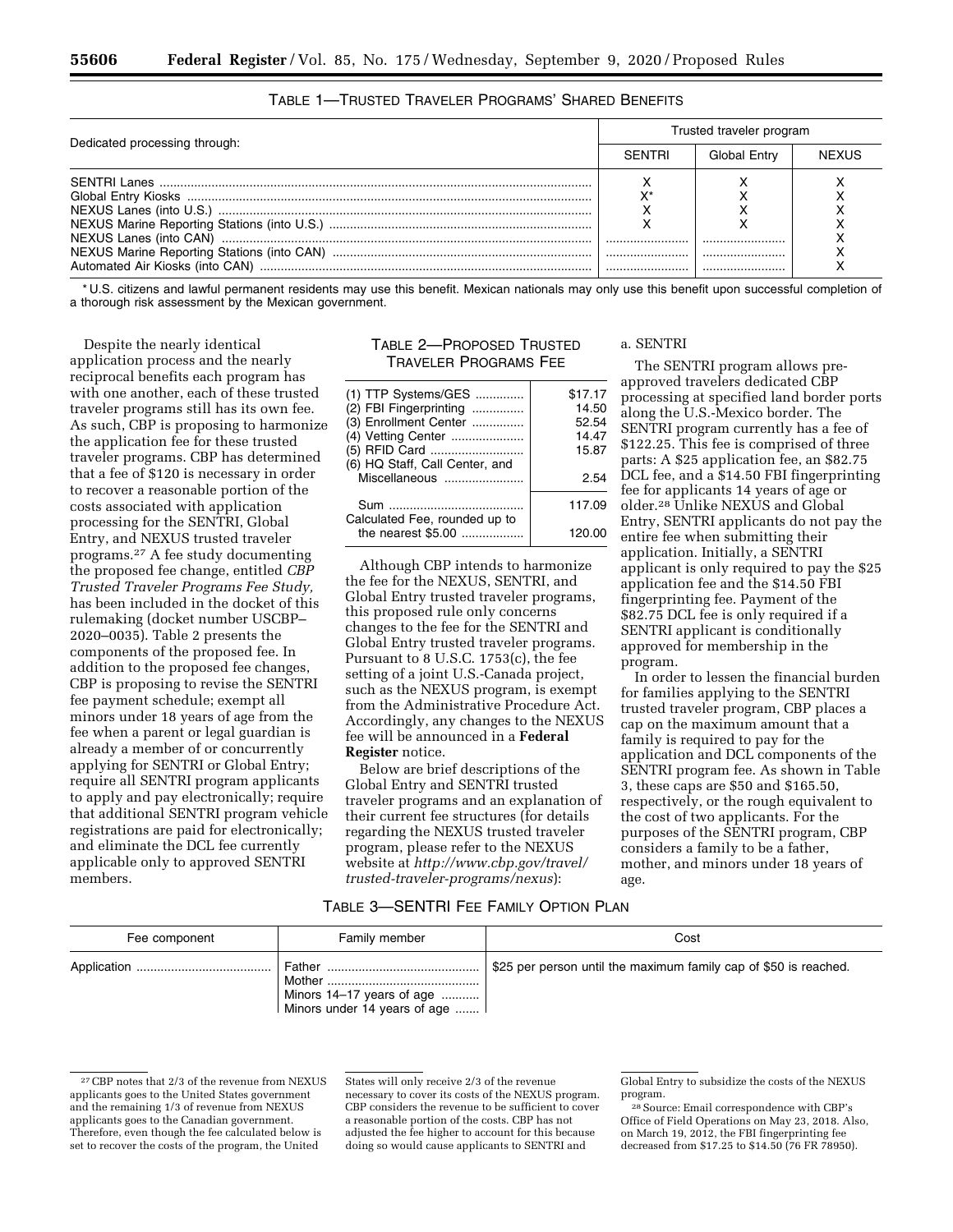| Fee component | Family member                                                                                                                                     | Cost                                                                                                         |
|---------------|---------------------------------------------------------------------------------------------------------------------------------------------------|--------------------------------------------------------------------------------------------------------------|
| <b>DCL</b>    | Minors $14-17$ years of age<br>Minors under 14 years of age<br>Minors 14–17 years of age    \$14.50.<br>Minors under 14 years of age $\dots$ \$0. | \$82.75 per person until the maximum family cap of \$165.50 is<br>reached.<br>$\vert$ \$14.50.<br>  \$14.50. |

TABLE 3—SENTRI FEE FAMILY OPTION PLAN—Continued

In addition to requiring individuals to apply to the SENTRI program, CBP requires that vehicles be approved by CBP for use in SENTRI lanes. The SENTRI program fee includes the registration of one vehicle during the initial application or renewal process. A fee of \$42 is required for any additional vehicle to be registered for use in SENTRI lanes (maximum of four vehicles) or for the participant to register his or her first vehicle after the initial application or renewal process. In fiscal year (FY) 2018, CBP received \$1.8 million in SENTRI fee revenue.29

## b. Global Entry

The Global Entry program allows preapproved travelers dedicated CBP processing at designated airports, currently through the use of automated kiosks at designated airports. The Global Entry program currently has a fee of \$100. In FY 2018, CBP received \$142.7 million in Global Entry fee revenue.30

#### 3. Costs

This proposed rule would harmonize the fee that is required to be paid when applying for membership in the SENTRI and Global Entry trusted traveler programs. The SENTRI and Global Entry programs currently have fees of \$122.25 and \$100, respectively. As discussed above, CBP has determined that a fee of \$120 is necessary in order to recover a reasonable portion of the costs associated with application processing for CBP's trusted traveler programs. In addition to the proposed fee changes, CBP is proposing to revise the SENTRI fee payment schedule; to exempt all minors under the age of 18 years of age from paying the fee when a parent or legal guardian is already a member of or concurrently applying for SENTRI or Global Entry; require all SENTRI applicants to apply and pay electronically; require that additional SENTRI program vehicle registrations be paid for electronically; and eliminate

Office of Field Operations on August 2, 2019.

the DCL fee currently applicable to only approved SENTRI members.

When assessing costs of proposed rules, agencies must take care to not include transfer payments in their cost analysis. As described in OMB Circular A–4, transfer payments occur when ''. . . monetary payments from one group [are made] to another [group] that do not affect total resources available to society.'' 31 Examples of transfer payments include payments for insurance and fees paid to a government agency for services that an agency already provides.32 The SENTRI and Global Entry trusted traveler programs are established programs that already require a fee in order to participate. Current fees do not cover the entire costs to CBP for administering these programs and unreimbursed costs are covered by appropriated funds. Accordingly, the proposed fee changes, including changes in who is exempt, to the trusted traveler programs do not increase overall costs to society as these unreimbursed costs are already being paid by appropriated funds. As such, a change to the fee associated with each program is considered a transfer payment. CBP does recognize, however, that the proposed fee changes may have a distributional impact on individuals and families applying or renewing their membership in either the SENTRI or Global Entry trusted traveler program. In order to inform stakeholders of all potential effects of the proposed rule, CBP has analyzed the distributional effects of the proposed rule below in section ''V. A. 4. Distributional Impacts.''

In addition to adjusting the fees required for membership in the SENTRI and Global Entry trusted traveler programs, CBP is proposing to require that all SENTRI applicants apply and

pay the requisite application fee electronically and pay the vehicle registration fee electronically.33 CBP estimates that it takes the same amount of time to complete the electronic SENTRI application and make an electronic payment for the application and registration fee as it does to complete a paper SENTRI application and vehicle registration and make a payment by cash or check at an enrollment center. CBP believes that requiring an electronic application and payment is necessary to increase efficiency of the SENTRI program application and SENTRI vehicle registration process. Additionally, this would further harmonize the three trusted traveler programs because electronic applications and payments are a current CBP requirement for the Global Entry and NEXUS programs.34 CBP recognizes that applying and paying for the SENTRI program and vehicle registrations electronically requires internet access and those without readily available internet access would have to visit a facility that provides internet access to the public (*e.g.,* a library). However, in 2017, CBP received 138,515 SENTRI applications and 56,285 SENTRI vehicle enrollment applications, all of which were submitted electronically.35 Applicants would not likely opt to file electronically if it were more burdensome to do so. For this reason, CBP assumes that no applicants would need to travel to access the internet for the purpose of paying the required fees. To the extent that someone does need to travel, he or she would incur small opportunity and transportation costs.

<sup>29</sup>Source: Email correspondence with CBP's Office of Field Operations on August 2, 2019. 30Source: Email correspondence with CBP's

<sup>31</sup>OMB Circular A–4: *[https://](https://www.whitehouse.gov/sites/whitehouse.gov/files/omb/circulars/A4/a-4.pdf)*

*[www.whitehouse.gov/sites/whitehouse.gov/files/](https://www.whitehouse.gov/sites/whitehouse.gov/files/omb/circulars/A4/a-4.pdf)  [omb/circulars/A4/a-4.pdf](https://www.whitehouse.gov/sites/whitehouse.gov/files/omb/circulars/A4/a-4.pdf)*.

<sup>32</sup>Regulatory Impact Analysis: Frequently Asked Questions (FAQ): *[https://www.whitehouse.gov/](https://www.whitehouse.gov/sites/whitehouse.gov/files/omb/assets/OMB/circulars/a004/a-4_FAQ.pdf)  [sites/whitehouse.gov/files/omb/assets/OMB/](https://www.whitehouse.gov/sites/whitehouse.gov/files/omb/assets/OMB/circulars/a004/a-4_FAQ.pdf)  [circulars/a004/a-4](https://www.whitehouse.gov/sites/whitehouse.gov/files/omb/assets/OMB/circulars/a004/a-4_FAQ.pdf)*\_*FAQ.pdf* and OMB Circular A– 4: *[https://www.whitehouse.gov/sites/](https://www.whitehouse.gov/sites/whitehouse.gov/files/omb/circulars/A4/a-4.pdf)  [whitehouse.gov/files/omb/circulars/A4/a-4.pdf](https://www.whitehouse.gov/sites/whitehouse.gov/files/omb/circulars/A4/a-4.pdf)*.

<sup>33</sup>CBP notes, however, that this proposal does not propose changes to the vehicle fee and each SENTRI participant will continue to receive one vehicle registration for no additional cost when either renewing or applying to the SENTRI program.

<sup>34</sup>A NEXUS applicant may submit a paper application to apply to the NEXUS program. This is a CBSA form, not a CBP form. As such, the paper NEXUS application is sent to CBSA, processed and inputted by CBSA. CBP's NEXUS application and application submission are completely electronic. 35Source: Email correspondence with CBP's Office of Field Operations on May 31, 2018.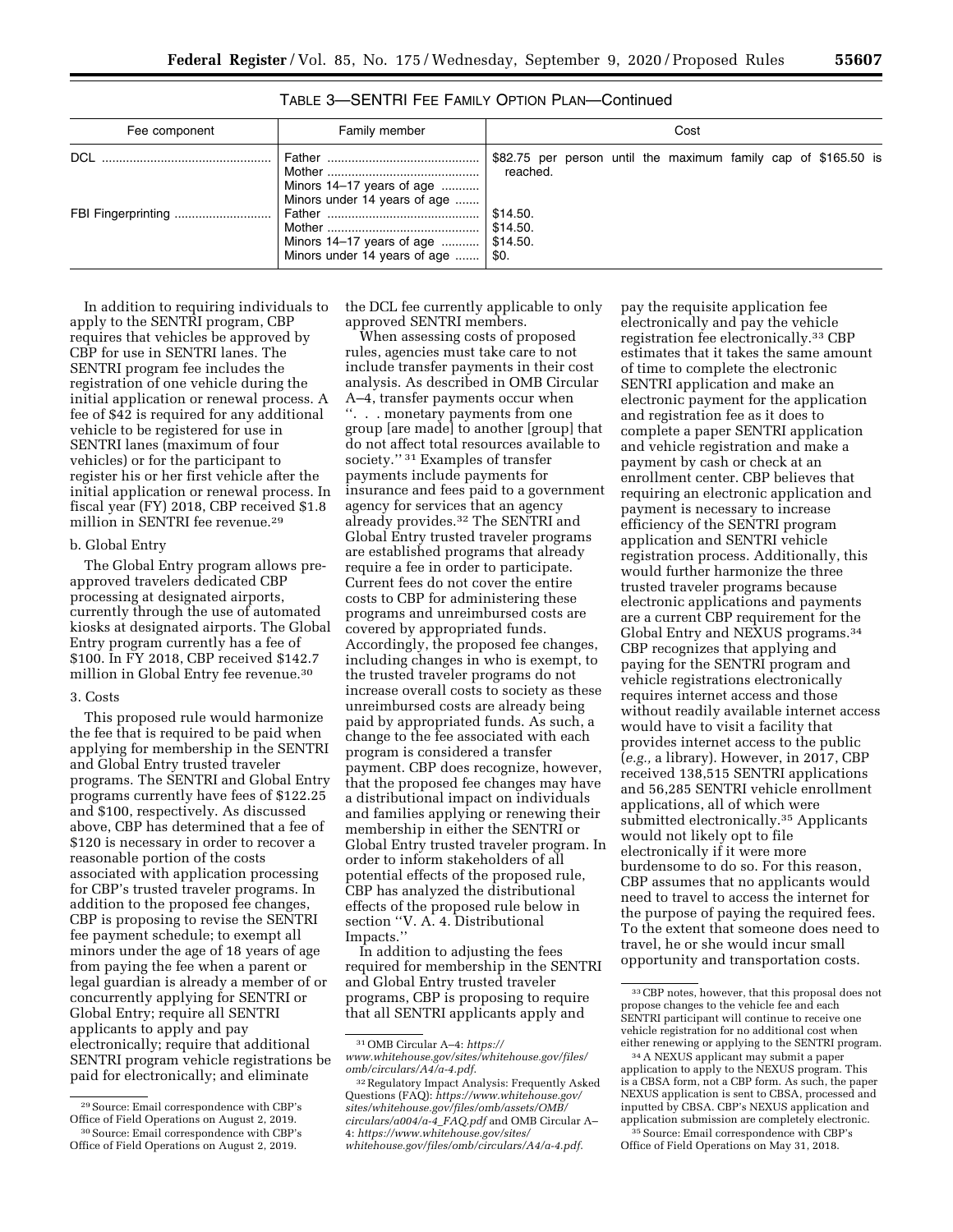CBP notes that the SENTRI program is a voluntary program and that all individuals must determine if the benefits of receiving dedicated CBP processing either meet or exceed the costs of joining the SENTRI program.

In addition to proposing that the applications and vehicle registrations be electronic, CBP is proposing to codify SENTRI vehicle inspection changes that have previously been implemented. Formerly, the SENTRI vehicle inspection took place at the enrollment center. On November 17, 2015, CBP changed this inspection process and notified impacted applicants and SENTRI members of the new process by email. Under the new vehicle inspection process, which is still in effect, a vehicle must be approved by CBP for use in the SENTRI lanes and subsequently inspected at secondary inspection during one of the vehicle's crossings into the United States. Despite not having an inspection at the time of enrollment, vehicles remain subject to inspections at the time of crossing through random inspection. This rule's proposed SENTRI vehicle inspection changes would not result in additional benefits or costs to CBP trusted traveler program participants because they are

already operational, because the inspection takes the same amount of time, and because no additional trip is needed for the inspection.

Along with the proposed regulatory changes discussed above, CBP is proposing changes to the information collection associated with the trusted traveler programs (OMB control number 1651–0121). The proposed change would require a minor under 18 years of age applying for membership in either the SENTRI or Global Entry trusted traveler program whose parent or legal guardian is already a member of the same program to submit his or her parent's or legal guardian's name and trusted traveler number. As discussed below, in section ''V. E. Paperwork Reduction Act,'' CBP estimates that this proposed information collection would take approximately two minutes (0.0333 hours). CBP's trusted traveler databases do not track which minors concurrently apply to a trusted traveler program with a parent or legal guardian and which minors apply after a parent or legal guardian joined a trusted traveler program. CBP subject matter experts, however, estimate that two percent of minors (or parents/legal guardians acting on their behalf) apply for

membership in a trusted traveler program after a parent or legal guardian has already joined a trusted traveler program and, as such, would be subject to the proposed information collection.

Table 4 shows historical data on the number of minor applicants that enrolled in SENTRI and Global Entry from 2013 to 2018, while Table 5 shows the estimated number of minor SENTRI and Global Entry applications over the period of analysis spanning from 2019 to 2023.36 CBP notes that the data presented in Table 4 for 2018 is a projection and not actual data. CBP based the 2018 through 2023 minor SENTRI enrollment application figures shown in Table 4 and Table 5 on the compound annual growth rate (CAGR) of minor SENTRI enrollment applications between 2013 and 2017, which is equal to six percent, applied to the number of minor SENTRI applications in each prior year. To estimate the 2018 through 2023 minor Global Entry enrollment applications, CBP applied the 2013 to 2017 CAGR of minor Global Entry enrollment applications of 31 percent to the number of minor Global Entry enrollment applications in each prior year.

## TABLE 4—HISTORICAL MINOR ENROLLMENT APPLICATIONS FOR SENTRI AND GLOBAL ENTRY, 2013–2018

| Year    | Total minor<br>SENTRI<br>enrollment<br>applications | Total minor<br>Global Entrv<br>enrollment |
|---------|-----------------------------------------------------|-------------------------------------------|
| 2013    | 27.665                                              | 33.712                                    |
| 2014    | 25.013                                              | 48,287                                    |
| 2015    | 25.003                                              | 59.670                                    |
| 2016    | 37.102                                              | 94,631                                    |
| 2017    | 34.924                                              | 99.232                                    |
| $2018*$ | 37.019                                              | 129.994                                   |
| Γotal   | 186.726                                             |                                           |

\* Projection.

**Note:** Totals may not sum due to rounding.

# TABLE 5—ESTIMATED MINOR SENTRI AND GLOBAL ENTRY ENROLLMENT APPLICATIONS, 2019–2023

| Year | Total minor<br><b>SENTRI</b><br>enrollment<br>applications | Total minor<br>Global Entrv<br>enrollment<br>applications |
|------|------------------------------------------------------------|-----------------------------------------------------------|
| 2019 | 39.241                                                     | 170,292                                                   |
| 2020 | 41.595                                                     | 223,083                                                   |
| 2021 | 44.091                                                     | 292,238                                                   |
| 2022 | 46.736                                                     | 382,832                                                   |
| 2023 | 49.540                                                     | 501.510                                                   |
|      | 221 203                                                    |                                                           |

**Note:** Totals may not sum due to rounding.

<sup>36</sup>Source: Email correspondence with CBP's

Office of Field Operation on May 23, 2018.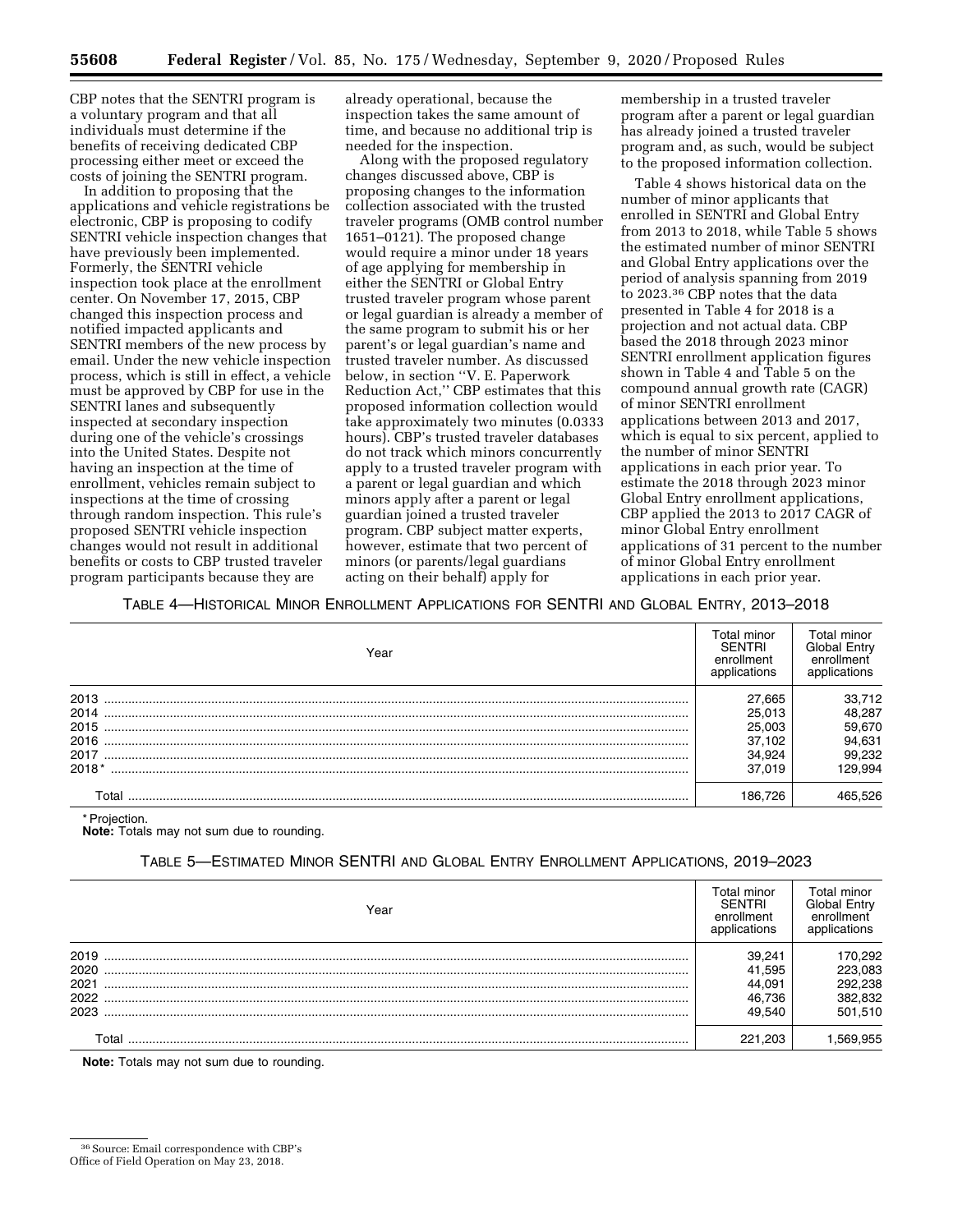As previously stated, CBP subject matter experts estimate that two percent of minors (or parents/legal guardians acting on their behalf) apply for membership in a trusted traveler program after a parent or legal guardian has already joined a trusted traveler program. As such, CBP estimates that only two percent of the projected minor SENTRI and Global Entry applicants shown in Table 5 would be subject to the rule's proposed application information collection requiring the submission of the name and trusted traveler number of an applicant's parent

or legal guardian. These applicants would incur a two-minute (0.0333-hour) time burden to submit this information, at a time cost of \$0.68 for SENTRI applicants and \$1.57 for Global Entry applicants based on their respective hourly time values of \$20.40 and \$47.10.37 38 Using the projected number of minor SENTRI and Global Entry applicants subject to the new information collection and the estimated time costs to complete the new information collection, CBP estimates that it would cost minors (or parents/legal guardians acting on their

behalf) \$52,307 in opportunity (or time) costs to complete the proposed information collection over the five-year period of analysis. In the first year (2019), CBP estimates that this rule's new information collection would cost minors (or parents/legal guardians acting on their behalf) \$5,881. Table 6 shows the number of minor SENTRI and Global Entry applicants required to submit the name and trusted traveler number of their parents or legal guardians and their annual cost to complete this proposed information collection.

## TABLE 6—TOTAL COST TO COMPLETE THE PROPOSED INFORMATION COLLECTION FOR MINORS, 2019–2023

[Undiscounted 2019 U.S. Dollars]

| Year                 | 2% of minor<br><b>SENTRI</b><br>applicants | 2% of minor<br>Global Entry<br>applicants | Cost to minor<br><b>SENTRI</b><br>applicants | Cost to minor<br>Global Entry<br>applicants | Total cost to<br>minor SENTRI<br>and Global<br>Entry<br>applicants |
|----------------------|--------------------------------------------|-------------------------------------------|----------------------------------------------|---------------------------------------------|--------------------------------------------------------------------|
| 2019<br>2020<br>2021 | 785<br>832<br>882                          | 3,406<br>4,462<br>5,845                   | \$534<br>566<br>600                          | \$5,347<br>7.005<br>9.177                   | \$5,881<br>7,571<br>9,776                                          |
| 2022<br>2023         | 935<br>991                                 | 7,657<br>10.030                           | 636<br>674                                   | 12.021<br>15.747                            | 12,657<br>16,421                                                   |
| Total                | 4.425                                      | 31,400                                    | 3.009                                        | 49.298                                      | 52,307                                                             |

**Note:** Totals may not sum due to rounding.

#### Total Costs

Table 7 summarizes the costs of this rule for minors to apply to the SENTRI and Global Entry programs after their parent or legal guardian has already done so. Altogether, this rule would impose a total discounted cost on minors from 2019 to 2023 of \$44,356 in present value and \$10,110 on an annualized basis (using a 7 percent discount rate and 2019 U.S. dollars).

# TABLE 7—TOTAL MONETIZED PRESENT VALUE AND ANNUALIZED COSTS OF RULE, 2019–2023

[2019 U.S. dollars]

|                              | 3%<br><b>Discount</b><br>rate | 7%<br><b>Discount</b><br>rate |
|------------------------------|-------------------------------|-------------------------------|
| <b>Present Value</b><br>Cost | \$48,620                      | \$44.356                      |

37 \$20.40 hourly time value for SENTRI applicants x 0.0333-hour time burden to complete new information collection = \$0.68 (rounded); \$47.10 hourly time value for Global Entry applicants x 0.0333-hour time burden to complete new information collection = \$1.57 (rounded).

38CBP bases the \$20.40 hourly time value for SENTRI applicants on the U.S. Department of Transportation's (DOT) hourly time value of \$20.40 for all-purpose, intercity travel by surface modes (except high-speed rail). CBP used this hourly time value for all-purpose, intercity travel by surface

# TABLE 7—TOTAL MONETIZED PRESENT when a parent or legal guardian is either VALUE AND ANNUALIZED COSTS OF RULE, 2019–2023—Continued

[2019 U.S. dollars]

|                        | 3%<br><b>Discount</b><br>rate | 7%<br><b>Discount</b><br>rate |
|------------------------|-------------------------------|-------------------------------|
| <b>Annualized Cost</b> | 10,307                        | 10.110                        |

**Note:** The estimates in this table are contingent upon CBP's projections as well as the discount rates applied.

## 4. Distributional Impacts

## a. SENTRI

Under the proposed rule, the SENTRI fee would decrease from \$122.25 to \$120, the entire SENTRI fee would be required to be paid when submitting a SENTRI program application, and all minors under the age of 18 would be exempt from the SENTRI program fee

a member of or concurrently applying for SENTRI. Table 8 shows the historical approved adult SENTRI applicants from 2013 to 2018.39 CBP notes that the data presented in Table 8 for 2018 is a projection and not actual data. CBP based the 2018 approved adult SENTRI applications figure on the CAGR of approved adult SENTRI applications between 2013 and 2017, which is equal to nine percent, applied to the actual number of approved adult SENTRI applications in 2017.

*Conducting Economic Evaluations Revision 2 (2016 Update).* ''Table 4 (Revision 2—2016 Update): Recommended Hourly Values of Travel Time Savings.'' September 27, 2016. Available at *[https://](https://www.transportation.gov/sites/dot.gov/files/docs/2016%20Revised%20Value%20of%20Travel%20Time%20Guidance.pdf) [www.transportation.gov/sites/dot.gov/files/docs/](https://www.transportation.gov/sites/dot.gov/files/docs/2016%20Revised%20Value%20of%20Travel%20Time%20Guidance.pdf) [2016%20Revised%20Value%20of](https://www.transportation.gov/sites/dot.gov/files/docs/2016%20Revised%20Value%20of%20Travel%20Time%20Guidance.pdf) [%20Travel%20Time%20Guidance.pdf](https://www.transportation.gov/sites/dot.gov/files/docs/2016%20Revised%20Value%20of%20Travel%20Time%20Guidance.pdf)*. Accessed

modes for SENTRI applicants because SENTRI members use the program to travel to the United States by land. CBP bases the \$47.10 hourly time value for Global Entry applicants on the DOT's hourly time value of \$47.10 for all-purpose, intercity travel by air and high-speed rail. CBP used this hourly time value for all-purpose, intercity travel by air and high-speed rail for Global Entry applicants because Global Entry members primarily use the program to travel to the United States by air. Source: U.S. Department of Transportation, Office of Transportation Policy. *The Value of Travel Time Savings: Departmental Guidance for* 

August 14, 2019.

<sup>39</sup>Source: Email correspondence with CBP's Office of Field Operation on May 23, 2018. CBP notes that the data presented in Table 8 for 2018 is a projection and not actual data.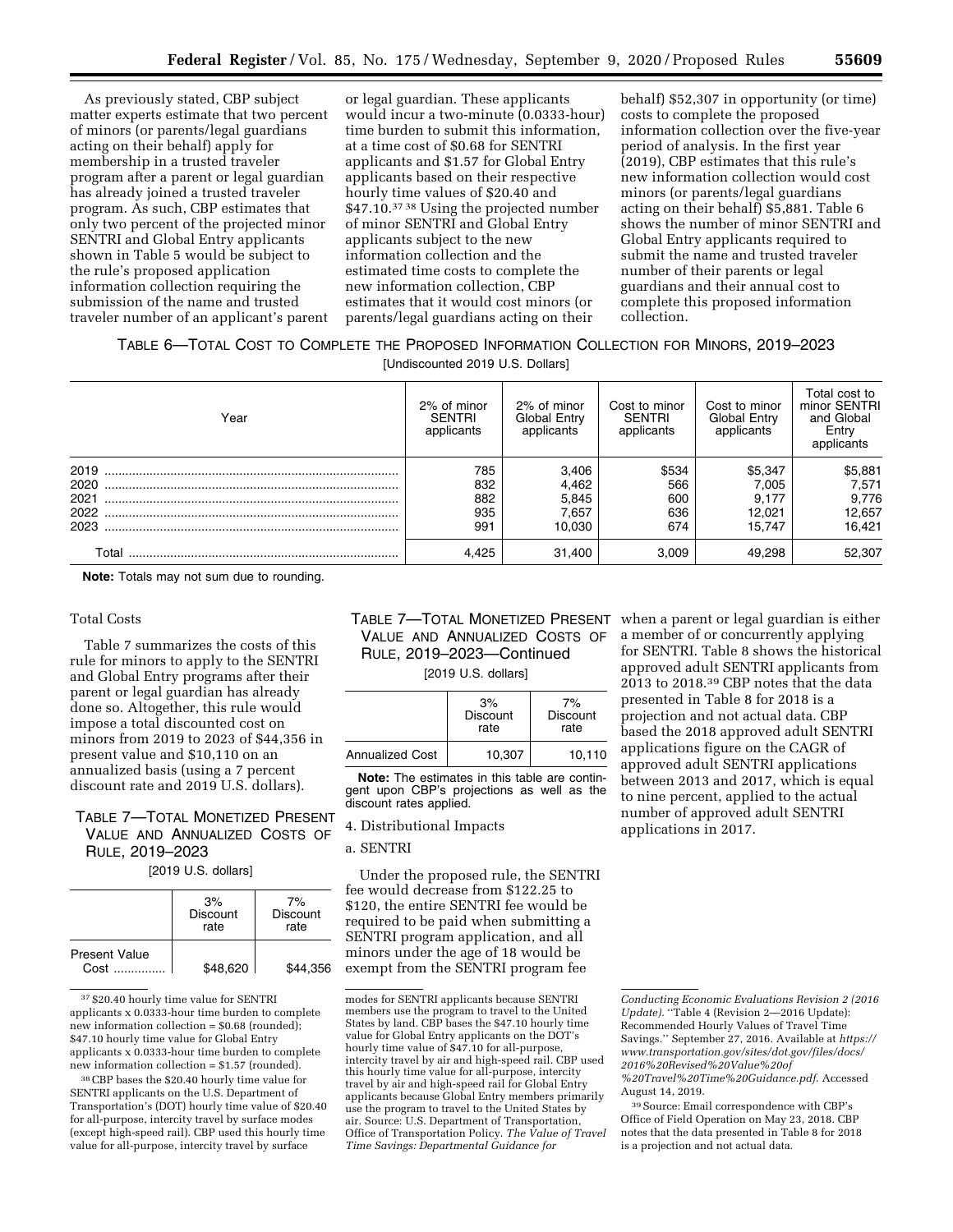TABLE 8—HISTORICAL APPROVED ADULT SENTRI APPLICANTS, 2013– 2018

| Year                                            | <b>Total SENTRI</b><br>enrollment<br>applications<br>approved<br>applicants age<br>18 or older |
|-------------------------------------------------|------------------------------------------------------------------------------------------------|
| 2013<br>2014<br>2015<br>2016<br>2017<br>$2018*$ | 65.489<br>61.982<br>55.209<br>88.163<br>91.468<br>99.700                                       |
| Total                                           | 462.011                                                                                        |

\* Projection.

The proposed SENTRI program fee decrease would save individuals 18 years of age or older \$2.25 over a fiveyear period (an average of \$0.45 per year) when they either apply for SENTRI for the first time or renew their SENTRI membership. Using the above historical data in Table 8 and the nine percent CAGR of approved adult SENTRI applications between 2013 and 2017, CBP estimates that over the fiveyear period of analysis from 2019 to 2023, 650,378 adults (130,076 adults per year on average) would either join the SENTRI program or renew their memberships. Based on these projected memberships, CBP estimates that the proposed fee decrease would result in

decreased transfer payments from SENTRI applicants to the U.S. Government of approximately \$1,463,351 (\$292,670 per year on average) over the five-year period of analysis (650,378 estimated SENTRI applications \* \$2.25 proposed fee  $decrease = $1,463,351$ . This is shown in Table 9 below. CBP notes that the SENTRI program is a voluntary program and each renewing or prospective participant must determine if the benefits of dedicated CBP processing into the United States would equal or exceed the costs of the program. CBP compares these benefits and costs below in section ''V. A. 8. Benefits and Breakeven Analysis.''

TABLE 9—DECREASE IN TRANSFER PAYMENTS FROM ADULT SENTRI APPLICANTS TO CBP AS A RESULT OF THE RULE, 2019–2023

[Undiscounted 2019 U.S. dollars]

| Year                                 | Approved<br>adult SENTRI<br>enrollment<br>applications | Transfers<br>based on<br>current fee of<br>\$122.25                  | Transfers<br>based on<br>proposed fee<br>of \$120                    | Decrease in<br>transfers from<br>applicants           |
|--------------------------------------|--------------------------------------------------------|----------------------------------------------------------------------|----------------------------------------------------------------------|-------------------------------------------------------|
| 2019<br>2020<br>2021<br>2022<br>2023 | 108,673<br>118.454<br>129.115<br>140.735<br>153.401    | \$13,285,274<br>14.481.002<br>15.784.309<br>17.204.854<br>18.753.272 | \$13,040,760<br>14.214.480<br>15.493.800<br>16.888.200<br>18.408.120 | \$244,514<br>266,522<br>290,509<br>316,654<br>345.152 |
| Г∩tal                                | 650.378                                                | 79.508.711                                                           | 78.045.360                                                           | 463.351                                               |

**Note:** Totals may not sum due to rounding.

In addition to decreasing the fee for the SENTRI program, CBP is proposing to require that the entire fee be paid when submitting an application. Currently, renewing and prospective SENTRI participants are only required to pay a \$25 application fee and a \$14.50 FBI fingerprinting fee, for a total of \$39.50, when submitting a SENTRI program application and an applicant is not responsible for the remaining fee component (\$82.75 DCL fee) if he or she does not receive a conditional approval. Under the proposed rule, a SENTRI applicant who does not receive a

conditional approval would see an \$80.50 increase in price ([\$120 proposed SENTRI fee—\$39.50 current SENTRI application fee] = \$80.50). As previously mentioned, this new fee does not include any costs related to DCLs because the technology deployed and costs associated with the creation of DCLs is no longer necessary and CBP plans to eliminate the fee with this rule. CBP estimates that over the last 10 years, an average of approximately 4,700 individuals per year did not receive a conditional approval when applying for the SENTRI program.40 Using this

annual average over the last 10 years as a projection of SENTRI applicants who would not receive a conditional approval over the period of analysis, and assuming that these applicants are adults, CBP estimates that SENTRI applicants who do not receive a conditional approval would transfer up to an additional \$1,891,750 to the U.S. Government with this rule between 2019 and 2023, or \$378,350 per year (4,700 SENTRI applicants not receiving a conditional approval  $*$  \$80.50 =  $$378,350 * 5 \text{ years} = $1,891,750$ . This is shown in Table 10 below.

<sup>40</sup>Source: Email correspondence with CBP's Office of Field Operations on May 23, 2018.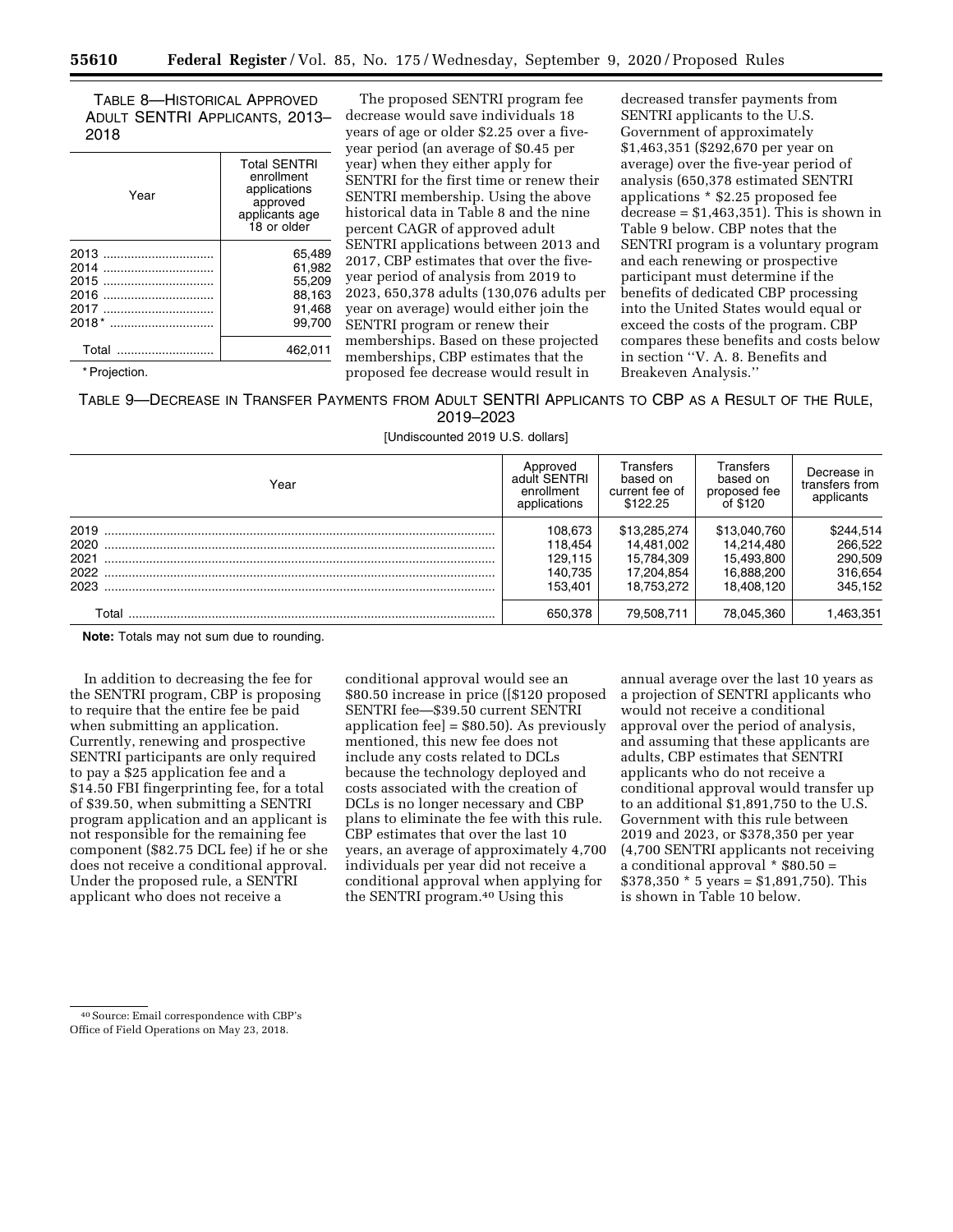TABLE 10—POTENTIAL INCREASE IN TRANSFER PAYMENTS FROM ADULT SENTRI APPLICANTS TO CBP AS A RESULT OF THE RULE, 2019–2023

[Undiscounted 2019 U.S. dollars]\*

| Year                         | SENTRIapplications<br>without conditional<br>approval | Transfer<br>based on<br>current fee of<br>\$39.50     | Transfer<br>based on<br>proposed fee<br>of \$120      | Increase in<br>transfers from<br>applicants           |
|------------------------------|-------------------------------------------------------|-------------------------------------------------------|-------------------------------------------------------|-------------------------------------------------------|
| 2019<br>2020<br>2021<br>2023 | 4.700<br>4.700<br>4.700<br>4.700<br>4.700             | \$185.650<br>185.650<br>185.650<br>185.650<br>185.650 | \$564,000<br>564,000<br>564,000<br>564,000<br>564.000 | \$378,350<br>378,350<br>378,350<br>378,350<br>378,350 |
| ⊺otal                        | 23.500                                                | 928.250                                               | 2.820.000                                             | .891,750                                              |

CBP assumes, for the purposes of this analysis, that the applicants included in this table who do not receive conditional approval for their SENTRI applications are adults.

**Note:** Totals may not sum due to rounding.

This rule also proposes to exempt all minors under 18 years of age from paying the SENTRI fee when a parent or legal guardian is a member of or concurrently applies for SENTRI. As shown in Table 3, CBP currently places a cap on the maximum amount a family is required to pay for the application and DCL components of the SENTRI program fee. For the purposes of the SENTRI program, a family is considered to be a father, mother, and minors under 18 years of age. This proposed rule

would exempt all minors under 18 years of age from the SENTRI fee as long as one parent or legal guardian is a member of or concurrently applying for SENTRI. CBP's SENTRI database does not track which participants have family members that also participate in the program. As such, CBP is unable to determine how many families would benefit, or the extent to which they would benefit, from the proposed change. However, assuming that in the absence of this rulemaking, future

SENTRI applicants under 18 years of age would largely be exempt from the SENTRI fee because of the existing SENTRI fee exemptions for minors, this rule's fee exemption for minors would have no impact on transfer payments between minor SENTRI applicants and CBP during the period of analysis. CBP presents two examples below in Table 11 to illustrate the possible savings that a family may receive under the proposed rule.

TABLE 11—ILLUSTRATIVE EXAMPLES OF THE PROPOSED SENTRI PROGRAM SAVINGS

| Example                                                                                                              | Fee structure | Cost                                                                                                                                                                                                                 | Change from current<br>fee structure                       |
|----------------------------------------------------------------------------------------------------------------------|---------------|----------------------------------------------------------------------------------------------------------------------------------------------------------------------------------------------------------------------|------------------------------------------------------------|
| A mother and one 14-year-old minor child apply<br>for the SENTRI program.                                            | Current       | ([2 individuals $*$ \$25 application fee = \$50] + [2<br>individuals * \$82.75 DCL fee = \$165.50 ] + [2]<br>individuals $*$ \$14.50 FBI fingerprinting fee =<br>$$29] = $244.50$ ).                                 | No change.                                                 |
|                                                                                                                      | Proposed      | ( $\lceil 1 \rceil$ adult * \$120 proposed SENTRI program fee]<br>$+$ [1 minor under 18 years of age $*$ \$0 pro-<br>posed SENTRI program fee] = $$120$ ).                                                           | Savings of \$124.50<br>$($244.50 - $120 =$<br>$$124.50$ ). |
| A family of four comprising a mother, father, and<br>two 14-year-old minor children apply for the<br>SENTRI program. | Current       | ( $\lceil 4$ individuals * \$25 application fee = \$50 family<br>cap] + $[4$ individuals * \$82.75 DCL fee =<br>\$165.50 family cap] + $[4$ individuals * \$14.50<br>FBI fingerprinting fee = $$58$ ] = $$273.50$ ). | No change.                                                 |
|                                                                                                                      | Proposed      | ([2 adult * \$120 proposed SENTRI program fee]<br>+ [2 minors under 18 years of age * \$0 pro-<br>posed SENTRI program fee] = $$240$ ).                                                                              | Savings of \$28<br>$($268 - $240 = $28)$ .                 |

## b. Global Entry

Under the proposed rule, the Global Entry program fee would increase from \$100 to \$120 and all minors under 18 years of age would be exempt from the Global Entry program fee when a parent or legal guardian is either a member of

or is concurrently applying for Global Entry. Table 12 below details the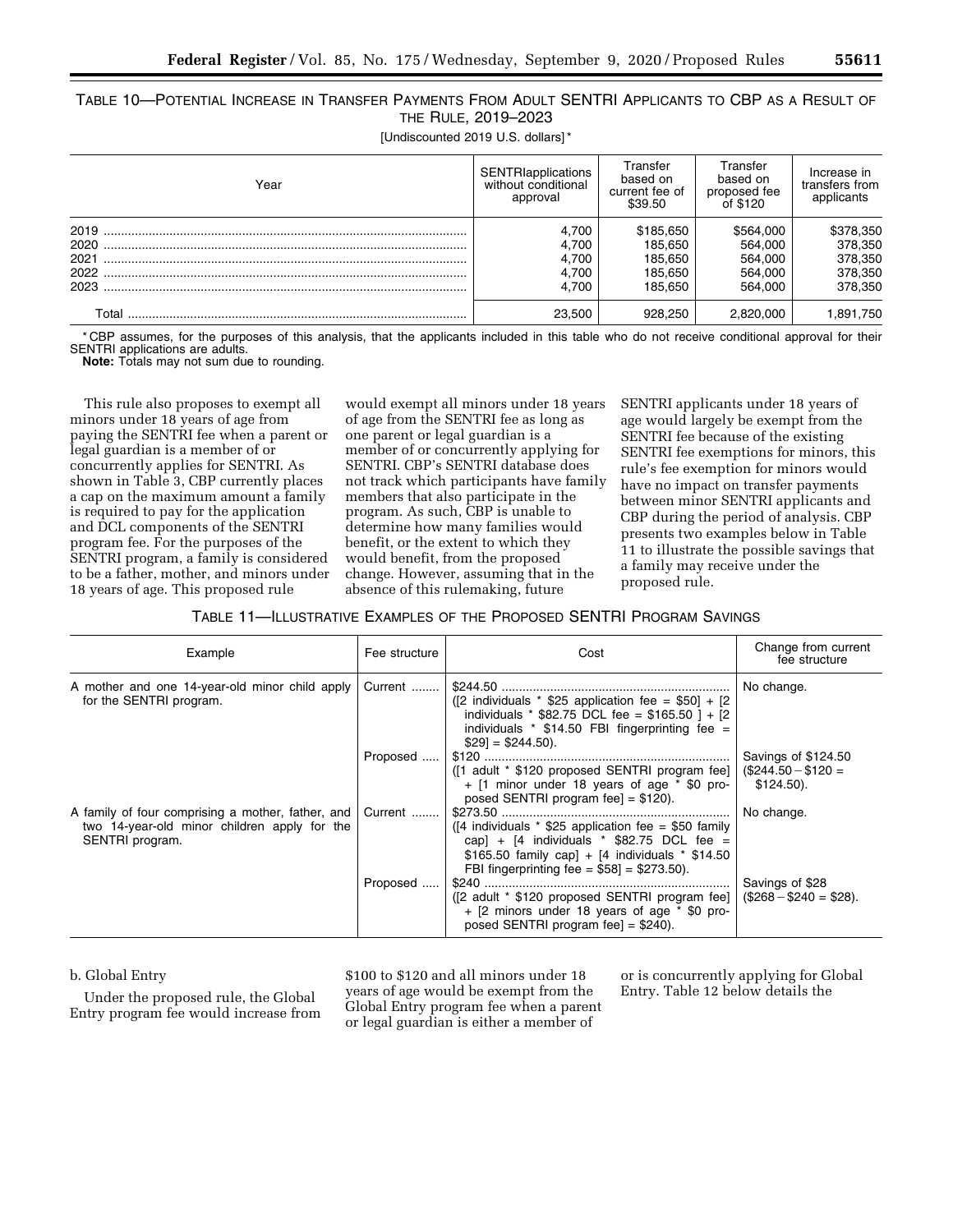historical approved adult Global Entry applications from 2013 to 2018.41

TABLE 12—HISTORICAL APPROVED ADULT GLOBAL ENTRY APPLICA-TIONS, 2013–2018

| Year  | Total approved<br>adult GF<br>enrollment<br>applications |
|-------|----------------------------------------------------------|
| 2013  | 566.180                                                  |
| 2014  | 732.145                                                  |
| 2015  | 769.785                                                  |
| 2016  | 1,153,818                                                |
| 2017  | 1.306.617                                                |
|       | 1,607,139                                                |
| Total | 6.135.684                                                |

\* Projection.

The proposed Global Entry program fee increase would cost individuals 18 years of age or older an additional \$20 over a five-year period (an additional \$4 per year) when they either apply for the Global Entry trusted traveler program for the first time or renew their Global Entry membership. Considering the above historical data in Table 12 and the 23 percent CAGR of approved adult Global Entry applications between 2013 and 2017, CBP estimates that 15,602,006 adults (3,120,401 adults per year) would either renew or apply to join the Global Entry program over the period of analysis. Using this figure, CBP estimates that the proposed fee increase would result in an increased transfer payment from Global Entry applicants to the U.S. Government (namely, CBP)

of \$312,040,120 from 2019 to 2023 (15,602,006 estimated Global Entry applicants \* \$20 proposed fee increase = \$312,040,120). In 2019, the proposed fee increase would result in an increased transfer payment of \$39,535,620. This is shown in Table 13 below. CBP notes that the Global Entry program is a voluntary program and each renewing or prospective participant must determine if the benefits of dedicated CBP processing into the United States would equal or exceed the costs of the program. CBP compares these benefits and costs below in section ''V. A. 8. Benefits and Breakeven Analysis.''

TABLE 13—INCREASE IN TRANSFER PAYMENTS FROM ADULT GLOBAL ENTRY APPLICANTS TO CBP AS A RESULT OF THE RULE, 2019–2023

[Undiscounted 2019 U.S. dollars]

| Year                                          | Approved<br>adult Global<br>Entry<br>applications                           | Transfer<br>based on<br>current fee of<br>\$100                                           | Transfer<br>based on<br>proposed fee<br>of \$120                                           | Increase in<br>transfers from<br>applicants                                         |
|-----------------------------------------------|-----------------------------------------------------------------------------|-------------------------------------------------------------------------------------------|--------------------------------------------------------------------------------------------|-------------------------------------------------------------------------------------|
| 2019<br>2020<br>2021<br>2022<br>2023<br>Total | 1,976,781<br>2.431.440<br>2.990.672<br>3.678.526<br>4.524.587<br>15.602.006 | \$197.678.100<br>243.144.000<br>299.067.200<br>367.852.600<br>452.458.700<br>.560.200.600 | \$237,213,720<br>291.772.800<br>358.880.640<br>441.423.120<br>542.950.440<br>1.872.240.720 | \$39,535,620<br>48.628.800<br>59.813.440<br>73.570.520<br>90.491.740<br>312.040.120 |

**Note:** Totals may not sum due to rounding.

This rule also proposes to exempt all minors under 18 years of age from the Global Entry fee when a parent or legal guardian is a participant in or concurrently applies for Global Entry. Currently, all Global Entry applicants are required to pay the full \$100 fee. CBP's Global Entry database does not track which participants have family members that also participate in the program. As such, CBP is unable to determine how many families would benefit, or the extent to which they

would benefit, from the proposed change. However, assuming that all minor Global Entry applicants would be exempt from the applicant fee based on their parent or legal guardian's concurrent application or membership, this fee change would affect up to 1,569,955 minor Global Entry applicants (see Table 5) and result in a maximum of \$156,995,500 in fee savings to these applicants (and their respective families). CBP presents the example below in Table 14 to illustrate the

possible savings that a family may receive under the proposed rule. Table 15 shows the potential decrease in transfer payments from minor Global Entry applicants to CBP as a result of this rule under the assumption that all minor Global Entry applicants would be exempt from the applicant fee with this rule based on their parent or legal guardian's concurrent Global Entry application or membership.

TABLE 14—ILLUSTRATIVE EXAMPLE OF THE PROPOSED GLOBAL ENTRY PROGRAM SAVINGS

| Example                                                                         | Fee structure | Cost                                                                                                                                                    | Change from current<br>fee structure      |
|---------------------------------------------------------------------------------|---------------|---------------------------------------------------------------------------------------------------------------------------------------------------------|-------------------------------------------|
| A mother and one 14-year-old minor child apply<br>for the Global Entry program. | Current       | ([1 adult * \$100 current Global Entry program<br>fee] $+$ [1 minor under 18 years of age $*$ \$100<br>current Global Entry program fee] = $$200$ ).    | No change.                                |
|                                                                                 | Proposed      | ([1 adult * \$120 proposed Global Entry program)<br>fee] $+$ [1 minor under 18 years of age $*$ \$0 pro-<br>posed Global Entry program fee] = $$120$ ). | Savings of \$80<br>$($200 - $120 = $80).$ |

41Source: Email correspondence with CBP's Office of Field Operation on May 23, 2018. CBP notes that the data presented in Table 12 for 2018 is a projection and not actual data. CBP based the 2018 approved adult Global Entry applications figure on the CAGR of approved adult Global Entry applications between 2013 and 2017, which is equal to 23 percent, applied to the actual number

of approved adult Global Entry applications in 2017.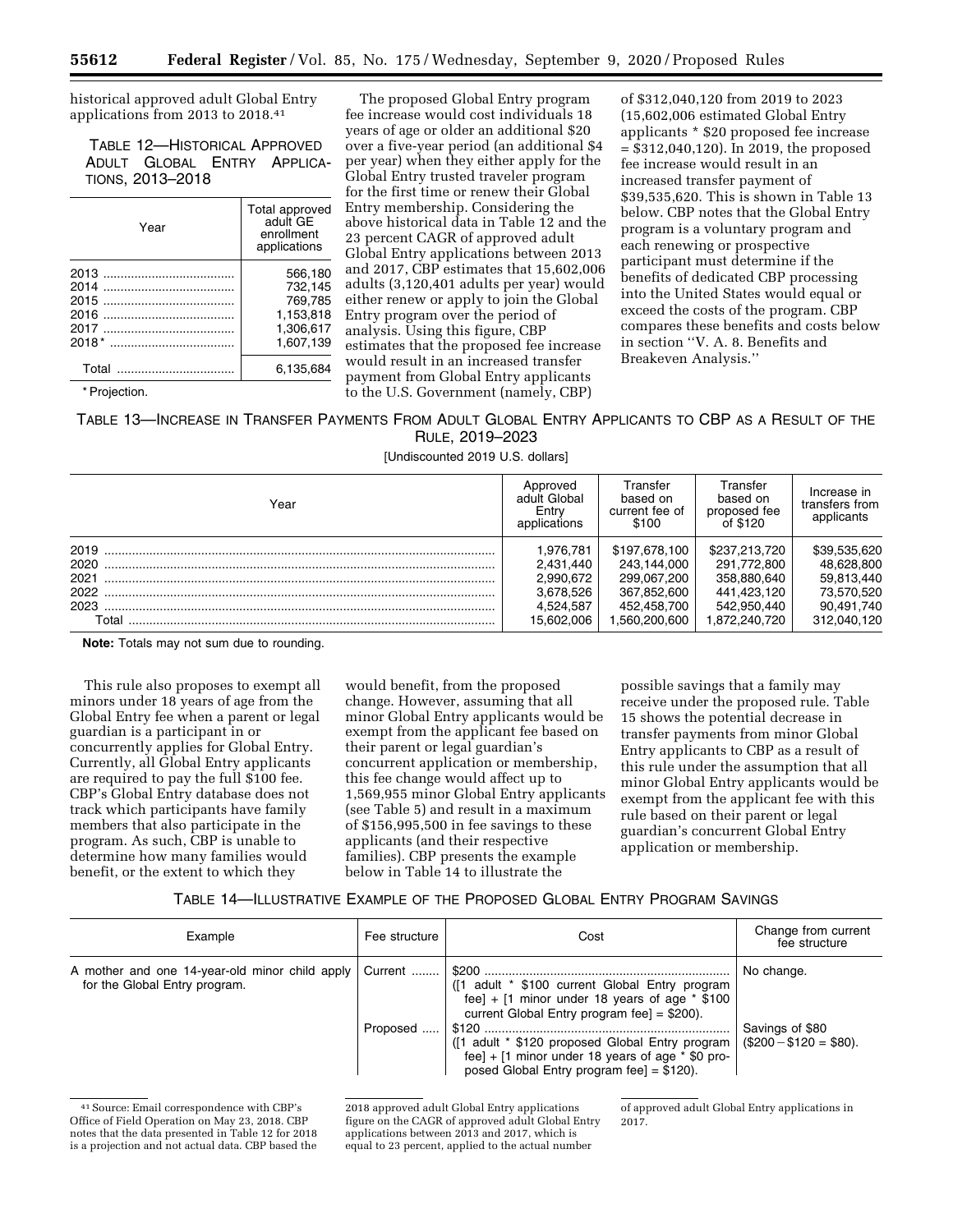## TABLE 14—ILLUSTRATIVE EXAMPLE OF THE PROPOSED GLOBAL ENTRY PROGRAM SAVINGS—Continued

| Example                                                                                                                               | Fee structure | Cost                                                                                                                                                                                                                                                                                                                   | Change from current<br>fee structure                      |
|---------------------------------------------------------------------------------------------------------------------------------------|---------------|------------------------------------------------------------------------------------------------------------------------------------------------------------------------------------------------------------------------------------------------------------------------------------------------------------------------|-----------------------------------------------------------|
| A family of four comprising two adults and two Current<br>minor children under 18 years of age apply for<br>the Global Entry program. | Proposed      | ([2 adults * \$100 current Global Entry program<br>fee] $+$ [2 minors under 18 years of age $*$ \$100<br>current Global Entry program fee] = $$400$ ).<br>([2 adults * \$120 proposed Global Entry program<br>fee] + $[2 \text{ minors under 18 years of age } * $0$<br>proposed Global Entry program fee] = $$240$ ). | No change.<br>Savings of \$160<br>$($400 - $240 = $160).$ |

# TABLE 15—POTENTIAL DECREASE IN TRANSFER PAYMENTS FROM MINOR GLOBAL ENTRY APPLICANTS TO CBP AS A RESULT OF THE RULE, 2019–2023

[Undiscounted 2019 U.S. dollars]

| Year                         | Minor Global<br>Entry<br>applicants      | Transfer<br>based on<br>current fee of<br>\$100        | Transfer<br>based on<br>proposed fee<br>$^{\prime}$ of \$0 | Potential<br>decrease in<br>transfers from<br>applicants |
|------------------------------|------------------------------------------|--------------------------------------------------------|------------------------------------------------------------|----------------------------------------------------------|
| 2019<br>2020<br>2021<br>2022 | 170.292<br>223.083<br>292.238<br>382.832 | \$17,029,200<br>22.308.300<br>29.223.800<br>38.283.200 | \$0                                                        | \$17,029,200<br>22,308,300<br>29.223.800<br>38.283.200   |
| 2023<br>Total                | 501.510<br>.569.955                      | 50.151.000<br>156,995,500                              |                                                            | 50,151,000<br>156.995.500                                |

**Note:** Totals may not sum due to rounding.

5. Total Monetized Decrease in Transfer Payments to U.S. Government

Table 16 summarizes the total monetized decrease in transfer payments from the SENTRI and Global Entry applicants to CBP as a result of this proposed rule (see Table 9 and Table 15). Altogether, this rule could result in a total discounted decrease in monetized transfer payments from SENTRI and Global Entry applicants to the U.S. Government from 2019 to 2023 ranging from \$134.2 million to \$147.2 million in present value and \$30.6 million to \$31.2 million on an annualized basis, depending on the discount rate used.

TABLE 16—TOTAL POTENTIAL MONETIZED PRESENT VALUE AND ANNUALIZED DECREASE IN TRANSFER PAYMENT FROM APPLICANTS TO CBP AS A RESULT OF THE RULE, 2019–2023

|  |  | $[2019 \; U.S.$ dollars] |
|--|--|--------------------------|
|--|--|--------------------------|

| 3% Discount<br>rate | 7% Discount<br>rate |
|---------------------|---------------------|
| \$147,200,595       | \$134.182.870       |
| 31.205.750          | 30.585.003          |

**Note:** The estimates in this table are contingent upon CBP's projections as well as the discount rates applied.

6. Total Monetized Increase in Transfer Payments to U.S. Government

Alternatively, Table 17 summarizes the total monetized increase in transfer payments from the SENTRI and Global

Entry applicants to CBP as a result of this proposed rule. Altogether, this rule could result in a total discounted increase in monetized transfer payments from SENTRI and Global Entry applicants to the U.S. Government from

2019 to 2023 (see Table 10 and Table 13) ranging from \$268.0 million to \$292.6 million in present value and \$61.1 million to \$62.0 million on an annualized basis, depending on the discount rate used.

# TABLE 17—TOTAL POTENTIAL MONETIZED PRESENT VALUE AND ANNUALIZED INCREASE IN TRANSFER PAYMENTS FROM APPLICANTS TO CBP AS A RESULT OF THE RULE, 2019—2023

[2019 U.S. dollars]

| 3% Discount<br>rate | 7% Discount<br>rate |
|---------------------|---------------------|
| \$292,640,852       | 267.977.547         |
| \$62,038,318        | 61,081,523          |

**Note:** The estimates in this table are contingent upon CBP's projections as well as the discount rates applied.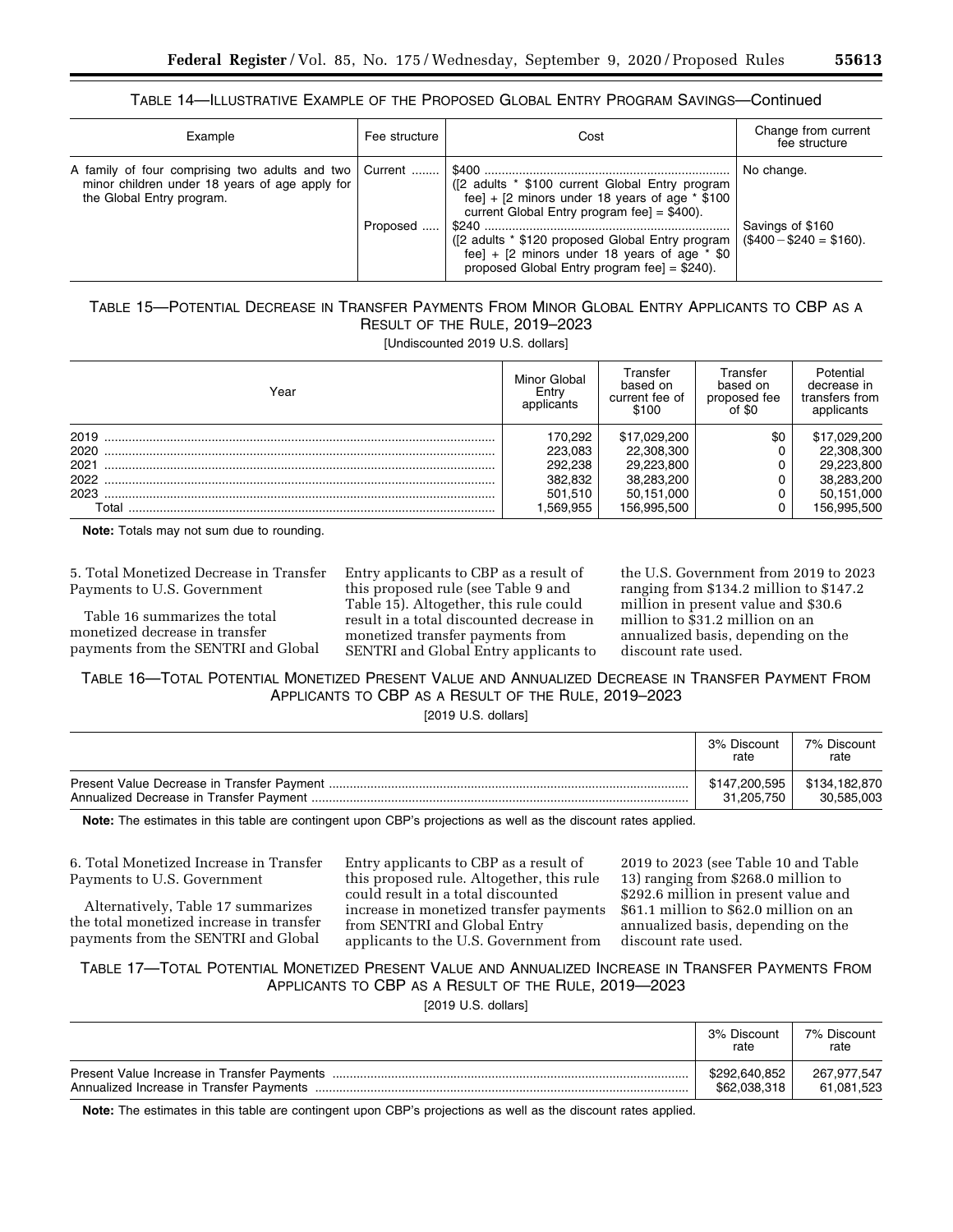7. Net Transfer Payments to U.S. Government

Table 18 illustrates the potential monetized net transfer payments of this rule from SENTRI and Global Entry

applicants to the U.S. Government (namely, CBP). As shown, the total monetized present value net transfer payment of this rule from applicants to the U.S. Government over the five-year period of analysis from 2019 to 2023

could range from approximately \$133.8 million to \$145.4 million. The annualized net transfer payment could measure between \$30.5 million and \$30.8 million over the period of analysis.

## TABLE 18—TOTAL POTENTIAL MONETIZED PRESENT VALUE AND ANNUALIZED NET TRANSFER PAYMENTS OF RULE, 2019– 2023

[2019 U.S. dollars]

|                                                                                                                          | 3% Discount rate                            |                                          | 7% Discount rate                            |                                          |
|--------------------------------------------------------------------------------------------------------------------------|---------------------------------------------|------------------------------------------|---------------------------------------------|------------------------------------------|
|                                                                                                                          | Present value                               | Annualized                               | Present value                               | Annualized                               |
| Total Decrease in Transfer Payments from Applicants to CBP<br>Total Increase in Transfer Payments from Applicants to CBP | \$147,200,595<br>292,640,852<br>145.440.257 | \$31.205.750<br>62,038,318<br>30.832.568 | \$134,182,870<br>267,977,547<br>133,794,677 | \$30.585.003<br>61.081.523<br>30.496.520 |

**Note:** The estimates in this table are contingent upon CBP's projections as well as the discount rates applied.

## 8. Benefits and Breakeven Analysis

CBP is proposing to exempt all minors under 18 years of age from paying the trusted traveler program fee when a parent or legal guardian is a member of or concurrently applying for membership in the same program to which the minor is applying. Currently, minors applying for the Global Entry program are required to pay the full \$100 program fee. Minors applying for the SENTRI program, however, may be exempt from certain SENTRI fee components (see Table 3). In addition, to lessen the financial burden for families applying to the SENTRI trusted traveler program, CBP currently places a cap on the maximum amount that a family is required to pay for the application and DCL components of the SENTRI program fee. The maximum caps are \$50 and \$165.50, respectively. For the purposes of the SENTRI program, CBP considers a family to be a father, mother, and minors under 18 years of age.

This proposed fee exemption for minors is a reduction in a transfer payment. As such, this proposal is not considered a benefit of this rule to society. CBP does recognize, however, that the proposed fee changes may have a positive distributional impact on individuals and families applying or renewing their membership in either the SENTRI or Global Entry trusted traveler program. In order to inform stakeholders of all potential effects of the proposed rule, CBP has analyzed the distributional effects of the proposed rule in section ''V. A. 4. Distributional Impacts.''

With this rule, CBP is also proposing to codify Global Entry benefits that have previously been implemented. These benefits allow the use of Global Entry in U.S. territories and preclearance facilities. These proposed changes,

however, would not confer additional benefits to trusted traveler program participants because they are currently operational. As such, these proposed changes are not analyzed in this analysis.

Lastly, CBP is proposing a harmonized membership fee of \$120 for the SENTRI, Global Entry, and NEXUS trusted traveler programs.42 Although the trusted traveler programs all offer nearly reciprocal benefits with each other, the current SENTRI, Global Entry, and NEXUS fees are \$122.25, \$100, and \$50, respectively. In addition to leading to potential confusion and charging of different prices for nearly the same product for prospective and renewing trusted traveler program members, these different fees are no longer sufficient to recover CBP's costs to administer the programs. While not easily quantifiable, if finalized, the proposed fee harmonization would allow individuals to choose the trusted traveler program that meets their travel needs best rather than choosing a program based on the cost. Additionally, the harmonized fee would ensure that a reasonable portion of the CBP costs are recovered and that costs are more equitably distributed between all the trusted traveler program participants now that each program has nearly reciprocal benefits with the other programs.

The U.S. Government Accountability Office (GAO) conducted a review of the SENTRI, NEXUS, and Global Entry trusted traveler programs.43 During this review, GAO observed 14 border crossings with SENTRI lanes. Of these

14 crossings, GAO observed 11 crossings where vehicles experienced a time savings of at least 15 minutes (0.25 hours) when crossing the U.S.–Mexico border compared to vehicles in traditional lanes. Considering these observed time savings and the assumed \$20.40 hourly time value for SENTRI applicants, CBP estimates that a SENTRI participant saves approximately \$5.10 per crossing (\$20.40 estimated hourly time value \* 0.25 hours of time savings = \$5.10). Based on these time cost savings per crossing, CBP estimates that a SENTRI participant 18 years of age or older must make five crossings per year for the benefits of the SENTRI program to equal the cost of membership over the five-year period of analysis (\$120 SENTRI fee  $\div$  5 years of membership  $=$ \$24 membership cost per year; \$24 membership cost per year ÷ \$5.10 estimated savings per crossing = 5 crossings per year (rounded up)).44 This compares to the five crossings currently required under the baseline (\$122.25 current SENTRI fee ÷ 5 years of membership = \$24.45 membership cost per year; \$24.45 membership cost per year ÷ \$5.10 estimated savings per arrival = 5 crossings per year (rounded up)).

GAO found that the average time savings for travelers using Global Entry kiosks is 10 minutes (0.1667 hours) to 27 minutes (0.45 hours). As referenced above, using DOT's guidance, CBP estimates a Global Entry applicant's hourly time value to be \$47.10 per hour. Using this estimate and the minimum Global Entry time savings identified by GAO, CBP estimates that Global Entry

<sup>42</sup>As discussed above, CBP will be issuing a separate **Federal Register** notice to change the NEXUS fee to \$120.

<sup>43</sup>Trusted Travelers: Programs Provide Benefits, but Enrollment Processes Could Be Strengthened; available at: *[http://www.gao.gov/products/GAO-14-](http://www.gao.gov/products/GAO-14-483) [483](http://www.gao.gov/products/GAO-14-483)*.

<sup>44</sup>This document does not propose changes to the current application and the interview process. Accordingly, these estimates do not account for the opportunity cost associated with applying and interviewing for the SENTRI trusted traveler program.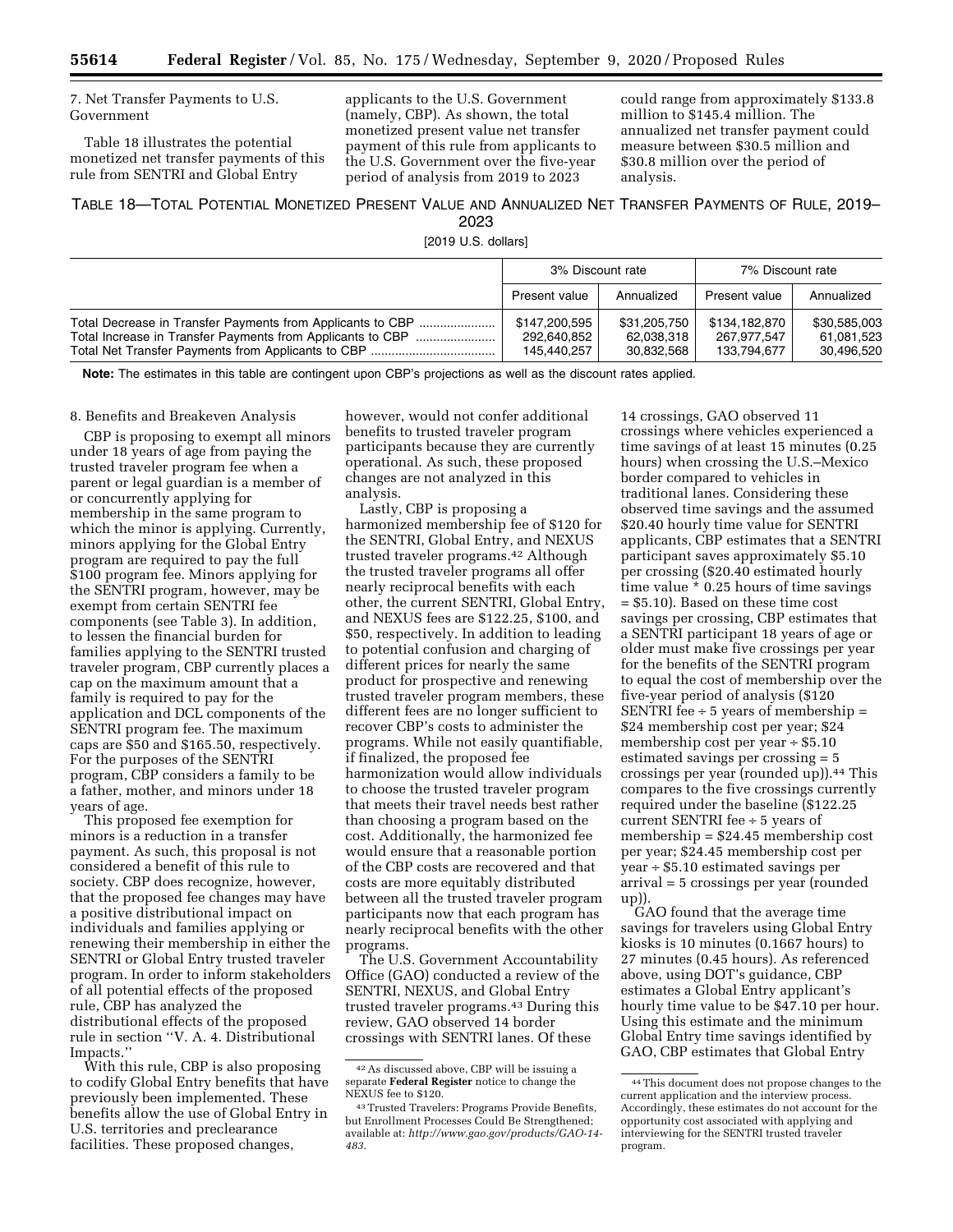participants save at least \$7.85 per arrival (\$47.10 estimated hourly time value \* 0.1667 hours of minimum time savings = \$7.85). Based on these minimum time cost savings per arrival, CBP estimates that a Global Entry participant 18 years of age or older must make four arrivals per year for the benefits of the Global Entry program to equal the cost of membership (\$120 Global Entry fee  $\div$  5 years of membership = \$24 membership cost per year; \$24 membership cost per year ÷ \$7.85 estimated savings per arrival = 4 arrivals per year (rounded up)).45 This compares to the three arrivals currently required under the baseline (\$100 current Global Entry fee ÷ 5 years of membership = \$20 membership cost per year; \$20 membership cost per year ÷ \$7.85 estimated savings per arrival = 3 arrivals per year (rounded up)).

#### *B. Regulatory Flexibility Act*

This section examines the impact of the rule on small entities as required by the Regulatory Flexibility Act (5 U.S.C. 601 *et. seq.*), as amended by the Small Business Regulatory Enforcement and Fairness Act of 1996 (SBREFA). A small entity may be a small business (defined as any independently owned and operated business not dominant in its field that qualifies as a small business per the Small Business Act); a small notfor-profit organization; or a small governmental jurisdiction (locality with fewer than 50,000 people).

If finalized, the rule will directly regulate individuals who are primarily not considered small entities under the Regulatory Flexibility Act, as amended by SBREFA. However, a small number of individuals may obtain the rule's trusted traveler benefit as a sole proprietor. When choosing to re-enroll in the SENTRI or Global Entry programs once this rule is in effect, these sole proprietors must determine if the benefit of receiving dedicated CBP processing still meets or exceeds the cost of joining one of these programs. If an individual voluntarily chooses to join the SENTRI or Global Entry programs as a sole proprietor under this rule and he/she is approved for membership, he/she would incur a maximum cost of \$20 per year (based on the new Global Entry enrollment fee change from \$100 to \$120 for adult applicants).46 CBP does not believe that

this cost would result in a significant economic impact. For these reasons, CBP certifies that the proposed rule would not have a significant economic impact on a substantial number of small entities.

#### *C. Unfunded Mandates Reform Act of 1995*

This rule will not result in the expenditure by State, local, and tribal governments, in the aggregate, or by the private sector, of \$100 million or more in any one year (adjusted for inflation), and it will not significantly or uniquely affect small governments. Therefore, no actions are necessary under the provisions of the Unfunded Mandates Reform Act of 1995.

#### *D. Executive Order 13132*

The rule will not have substantial direct effects on the States, on the relationship between the National Government and the States, or on the distribution of power and responsibilities among the various levels of government. Therefore, in accordance with section 6 of Executive Order 13132, this rule does not have sufficient federalism implications to warrant the preparation of a federalism summary impact statement.

#### *E. Paperwork Reduction Act*

An agency may not conduct or sponsor, and a person is not required to respond to, a collection of information unless it displays a valid control number assigned by OMB. The collections of information for the SENTRI and Global Entry applications are approved by OMB in accordance with the Paperwork Reduction Act (44 U.S.C. 3507) under control number 1651–0121.47 The proposals contained in these regulations under 8 CFR part 235 revise the collection of information by requiring electronic submission of the SENTRI application and propose eliminating paper Form 823S. Additionally, this proposed regulation would require a minor under 18 years of age applying for membership in either the SENTRI or Global Entry trusted traveler program whose parent or legal guardian is already a member of the same program to submit his or her parent's or legal guardian's name and trusted traveler number.

OMB approved collection 1651–0121 will be amended to reflect the additional SENTRI and Global Entry information collections for minor

applicants under 18 years of age. CBP estimates that this rule would result in an additional 2-minute time burden on minors under 18 years of age applying for membership in either the SENTRI or Global Entry trusted traveler program whose parent or legal guardian is already a member of the same program to submit his or her parent's or legal guardian's name and trusted traveler number. CBP estimates that this would affect 785 minor SENTRI applicants and 3,406 minor Global Entry applicants annually and result in an additional 138 burden hours.

This new, proposed information collection requirement will result in the following revision of additional burden hours to the SENTRI information collection:

*Estimated number of respondents annually:* 785.

*Estimated average annual burden per respondent:* 0.033 hours.

*Estimated total annual reporting burden:* 26.

The addition of these burden hours will revise the total burden associated with the SENTRI application to 84,878.

These new, proposed requirements will result in the following revision of

additional burden hours for the Global Entry information collection:

*Estimated number of respondents annually:* 3,406.

*Estimated average annual burden per respondent:* 0.033 hours.

*Estimated total annual reporting burden:* 112.

The addition of these burden hours will revise the total burden associated with the Global Entry application to 947,782.

These proposed regulations change the SENTRI fee from \$122.25 to \$120 for adults and certain minors and reduce the fee for minors from the fee currently applicable under the family option plan to zero when a parent or legal guardian is a participant in or concurrently applying for SENTRI. CBP is also proposing to require that the entire fee be paid when submitting an application. Currently, renewing and prospective SENTRI participants are only required to pay a \$25 application fee and a \$14.50 FBI fingerprinting fee, for a total of \$39.50, when submitting a SENTRI program application and an applicant is not responsible for the remaining fee component (\$82.75 DCL fee) if he or she does not receive a conditional approval. Under the proposed rule, a SENTRI applicant who does not receive a conditional approval would see an \$80.50 increase in price ([\$120 proposed SENTRI fee—\$39.50 current SENTRI application fee] = \$80.50). The total annual estimated costs associated with

<sup>45</sup>This document does not propose changes to the current application and interview process. Accordingly, these estimates do not account for the opportunity cost associated with applying and interviewing for the Global Entry trusted traveler program.

<sup>46</sup>Under the proposed rule, a SENTRI applicant who does not receive a conditional approval would

see an \$80.50 increase in price compared to the baseline.

<sup>47</sup>The changes to the NEXUS program are exempt from the PRA requirements pursuant to 8 U.S.C. 1753(c).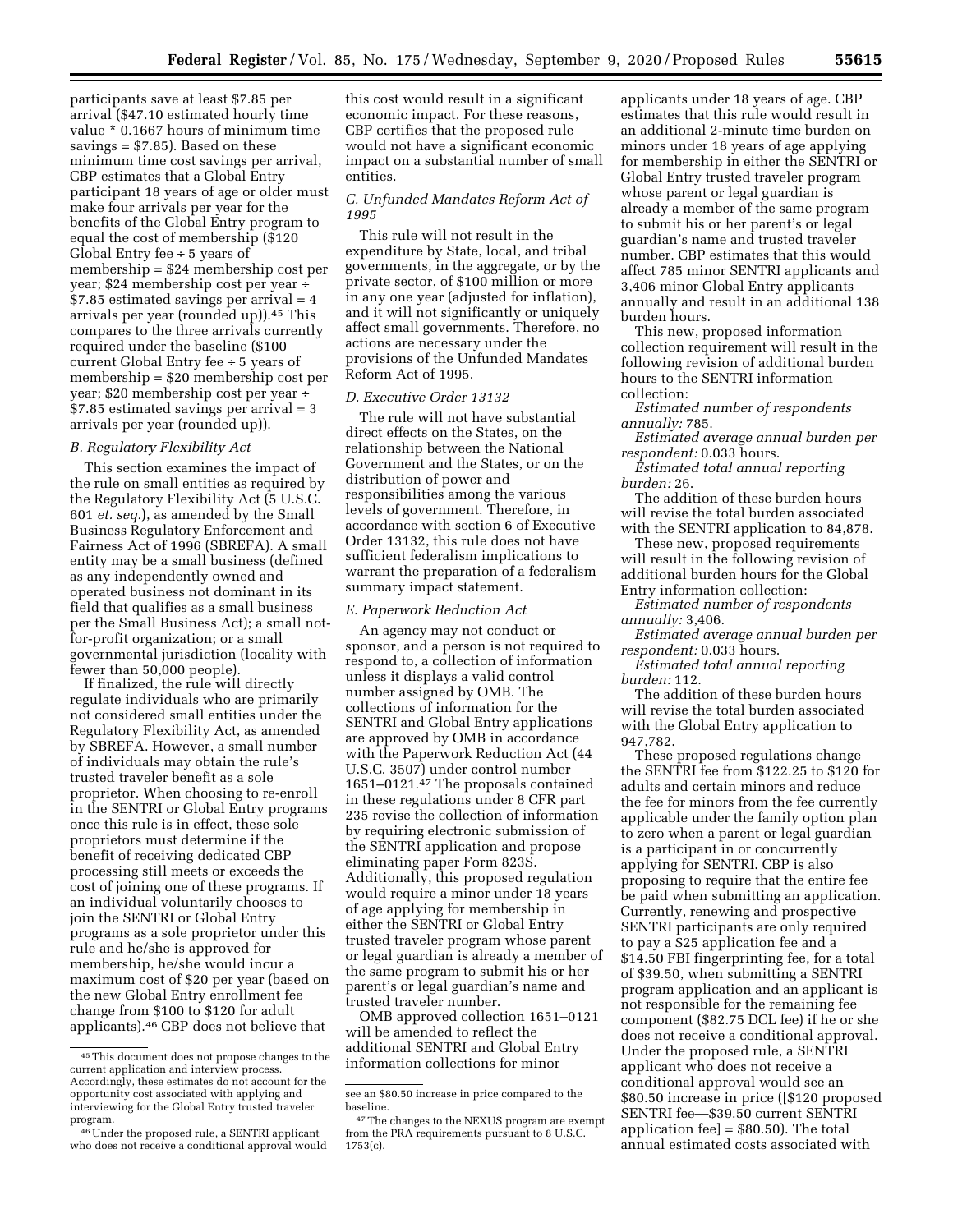the SENTRI fee that is currently approved by OMB under control number 1651–0121 is \$15,482,351. Under these proposed regulations, the total annual estimated costs associated with the SENTRI fee could be \$15,616,187, which reflects an increase of \$133,836.48

These proposed regulations also change the Global Entry fee from \$100 to \$120 for adults and certain minors (8 CFR 235.12 and 8 CFR 103.7) and reduce the fee for certain minors from \$100 to zero when a parent or legal guardian is a participant in or concurrently applying for Global Entry (8 CFR 235.12 and 8 CFR 103.7). The total annual estimated costs associated with Global Entry that is currently approved by OMB under control number 1651–0121 is \$141,443,400. Under these proposed regulations, the total annual estimated costs associated with the Global Entry fee could be \$163,949,820, which reflects an increase of \$22,506,420.49

Comments concerning the collections of information should be directed to the Border Security Regulations Branch, Regulations and Rulings, U.S. Customs and Border Protection, 90 K Street, NE (10th Floor), Washington, DC 20229.

## *F. Privacy*

CBP generally requires travelers to apply for membership in a CBP trusted traveler program, such as Global Entry and NEXUS, through the TTP Systems website (*<https://ttp.cbp.dhs.gov/>*). For the SENTRI program, CBP accepts electronic applications through the TTP Systems website and paper applications (SENTRI Application, CBP Form 823S). CBP uses the cloud-based Trusted Traveler Program (TTP) System for online application to CBP programs; and the use of the General Services Administration (GSA) Login.gov portal for identity authentication. CBP maintains trusted traveler information in the Global Enrollment System (GES), Trusted Traveler Program (TTP) System, and DHS Automated Biometric Identification System (IDENT). The personally identifiable information provided by the applicants, including the fingerprint biometrics taken at the time of the personal interview, may be

shared with other government and law enforcement agencies in accordance with applicable laws and regulations, including as described in the Privacy Act system of records notice for GES (Department of Homeland/U.S. Customs and Border Protection—002 Global Enrollment System (GES) System of Records, 78 FR 3441 (Jan. 16, 2013), available at *[http://www.gpo.gov/fdsys/](http://www.gpo.gov/fdsys/pkg/FR-2013-01-16/html/2013-00804.htm)  [pkg/FR-2013-01-16/html/2013-](http://www.gpo.gov/fdsys/pkg/FR-2013-01-16/html/2013-00804.htm) [00804.htm](http://www.gpo.gov/fdsys/pkg/FR-2013-01-16/html/2013-00804.htm)* and *[http://www.dhs.gov/](http://www.dhs.gov/system-records-notices-sorns) [system-records-notices-sorns](http://www.dhs.gov/system-records-notices-sorns)*. CBP provides additional information about GES and its CBP trusted traveler programs in its Privacy Impact Assessment (PIA) for GES, DHS/CBP/ PIA—002 Global Enrollment System, and subsequent updates, available at *[https://www.dhs.gov/publication/global](https://www.dhs.gov/publication/global-enrollment-system-ges)[enrollment-system-ges](https://www.dhs.gov/publication/global-enrollment-system-ges)*. Applicants' biometric information (fingerprints, photographs) submitted as part of a GES application are stored in the DHS biometric repository, DHS Automated Biometric Identification System (IDENT). DHS has provided information about IDENT in the Privacy Impact Assessment for the Automated Biometric Identification System (IDENT), DHS/NPPD/PIA—002 (Dec. 7, 2012), and Appendices, available at *[https://www.dhs.gov/publication/](https://www.dhs.gov/publication/dhsnppdpia-002-automated-biometric-identification-system)  [dhsnppdpia-002-automated-biometric](https://www.dhs.gov/publication/dhsnppdpia-002-automated-biometric-identification-system)[identification-system](https://www.dhs.gov/publication/dhsnppdpia-002-automated-biometric-identification-system)*.

#### *G. Signature*

The Acting Secretary of Homeland Security, Chad F. Wolf, having reviewed and approved this document, is delegating the authority to electronically sign this document to Chad R. Mizelle, who is the Senior Official Performing the Duties of the General Counsel for DHS, for purposes of publication in the **Federal Register**.

## **VI. List of Subjects**

#### *8 CFR Part 103*

Administrative practice and procedure, Authority delegations (Government agencies), Freedom of information, Immigration, Privacy, Reporting and recordkeeping requirements, Surety bonds.

#### *8 CFR Part 235*

Administrative practice and procedure, Aliens, Immigration, Reporting and recordkeeping requirements.

## **VII. Proposed Amendments to the Regulations**

For the reasons set forth in the preamble, CBP proposes to amend 8 CFR parts 103 and 235 as set forth below.

#### **PART 103—IMMIGRATION BENEFITS; BIOMETRIC REQUIREMENTS; AVAILABILITY OF RECORDS**

■ 1. The authority citation for part 103 is revised to read as follows:

**Authority:** 5 U.S.C. 301, 552, 552a; 8 U.S.C. 1101, 1103, 1304, 1356, 1365b; 1372; 31 U.S.C. 9701; 48 U.S.C. 1806; Public Law 107– 296, 116 Stat. 2135 (6 U.S.C. 1 *et seq.*), E.O. 12356, 47 FR 14874, 15557, 3 CFR, 1982 Comp., p. 166; 8 CFR part 2, Pub. L. 112–54, 125 Stat 550; 31 CFR part 223.

- $\blacksquare$  2. Amend § 103.7 as follows:
- a. Removing and reserving paragraph  $(b)(1)(ii)(A)$

■ b. Adding a new sentence at the end of paragraph  $(b)(1)(ii)(G);$ 

- c. Revising paragraph (b)(1)(ii)(M);
- d. Adding a new paragraph
- $(b)(1)(ii)(P)$ .

The additions and revision read as follows:

#### **§ 103.7 Fees.**

- $\star$   $\star$
- (b) \* \* \*
- $(1) * * * *$
- $(ii) * * * *$
- (A) [Reserved].

\* \* \* \* \* (G) \* \* \* For the SENTRI program, see paragraph (b)(1)(ii)(P) of this section. \* \* \* \* \*

(M) *Global Entry.* For filing an application for Global Entry—\$120. Minors under the age of 18 who apply to the Global Entry program concurrently with a parent or legal guardian, or whose parent or legal guardian is already a member of Global Entry, are exempt from payment of the application fee.

\* \* \* \* \*

(P) *SENTRI program.* For filing an application for the SENTRI program— \$120. Minors under the age of 18 who apply to the SENTRI program concurrently with a parent or legal guardian, or whose parent or legal guardian is already a member of SENTRI, are exempt from payment of the application fee. One vehicle may be registered for use in the SENTRI lanes during the initial application or renewal process at no additional charge. If an applicant or participant wishes to register more than one vehicle for use in the SENTRI lanes, or the participant registers his or her first vehicle after the initial application or renewal process, he or she will be assessed an additional fee of \$42 for each vehicle.

\* \* \* \* \*

# **PART 235—INSPECTION OF PERSONS APPLYING FOR ADMISSION**

■ 3. The authority citation for part 235 is revised to read as follows:

<sup>48</sup>CBP's trusted traveler databases do not track which participants have family members that also participate in the program and would be exempt from the fee due to family membership fee caps. As such, this may not reflect the actual costs of the SENTRI fee to respondents.

<sup>49</sup>CBP's trusted traveler databases do not track which participants have family members that also participate in the program and would be exempt from the fee due to family membership fee exemptions. As such, this may not reflect the actual costs of the Global Entry fee to respondents.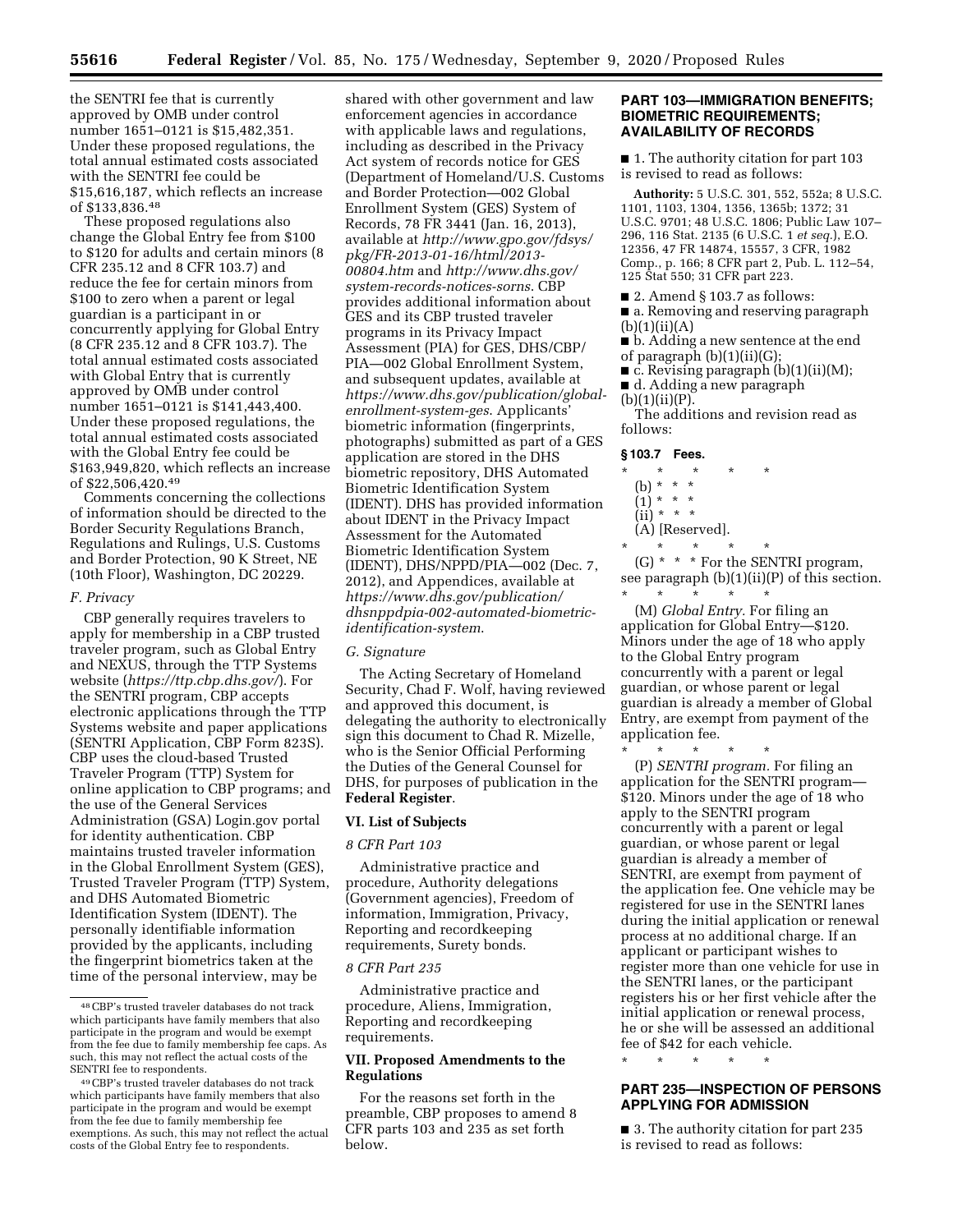**Authority:** 6 U.S.C. 218 and note; 8 U.S.C. 1101 and note, 1103, 1158, 1182, 1183, 1185 (pursuant to E.O. 13323, 69 FR 241, 3 CFR, 2004 Comp., p.278), 1185 note, 1201, 1224, 1225, 1226, 1228, 1365a note, 1365b, 1379, 1731–32; 48 U.S.C 1806 and note.4. In § 235.7, revise the heading and redesignate paragraphs (a)(1)(ii) through (iv) as paragraphs (a)(1)(iii) through (v) and add paragraph (a)(1)(ii) to read as follows:

#### **§ 235.7 Automated inspection services (PORTPASS)**

- $(a) * * * *$
- (1) \* \* \*
- (i) \* \* \*

(ii) *SENTRI program.* Although the SENTRI program is a PORTPASS program, all the parameters of the SENTRI program, including the eligibility requirements, application procedures, redress procedures, registration of vehicles, use of dedicated commuter lanes, and fee requirements are specified in 8 CFR 235.14. For purposes of the SENTRI program, 8 CFR 235.14 supersedes the provisions of section 235.7.

\* \* \* \* \* ■ 5. Amend § 235.12 by revising paragraphs (a), (b)(2) introductory text, (c),  $(d)(2)$ ,  $(3)$ ,  $(e)(1)$ ,  $(g)$ ,  $(h)$ ,  $(j)$  and  $(k)$ to read as follows:

## **§ 235.12 Global Entry program.**

(a) *Program description.* The Global Entry program is a voluntary international trusted traveler program consisting of an integrated passenger processing system that facilitates the movement of pre-approved air travelers into the United States by providing an alternate inspection process. In order to participate, a person must meet the eligibility requirements specified in this section, apply in advance, undergo prescreening by CBP, and be accepted into the program. The Global Entry program allows participants dedicated CBP processing at selected airports identified by CBP at *[www.cbp.gov](http://www.cbp.gov)*. Participants in the Global Entry program may also be able to take advantage of certain benefits of the Secure Electronic Network for Travelers Rapid Inspection (SENTRI) and NEXUS programs. Please see *[http://](http://www.cbp.gov)  [www.cbp.gov](http://www.cbp.gov)* for additional information. Participants will be processed through the use of CBP-approved technology that will include the use of biometrics to validate identity and to perform enforcement queries.

(b) \* \* \*

(2) *Disqualifying factors.* An individual is ineligible to participate in Global Entry if CBP, at its sole discretion, determines that the individual presents a potential risk for terrorism or criminality (such as smuggling), or if CBP is unable to

establish that the applicant can be considered low-risk. This risk determination will be based in part upon an applicant's ability to demonstrate past compliance with laws, regulations, and policies. Reasons why an applicant may not qualify for participation include:

\* \* \* \* \* (c) *Participating airports.* The Global Entry program allows participants dedicated CBP processing at the locations identified at *[www.cbp.gov](http://www.cbp.gov)*. Expansions of the Global Entry program to new airports will be announced by publication in the **Federal Register** and at *[www.cbp.gov](http://www.cbp.gov)*.

(d) \* \*  $*$ 

(2) Except for certain minors, all applicants must pay the non-refundable fee in the amount set forth at 8 CFR 103.7(b)(1)(ii)(M) for ''Global Entry''. Minors under the age of 18 who apply to the Global Entry program concurrently with a parent or legal guardian, or whose parent or legal guardian is already a member of Global Entry, are exempt from payment of the applicable fee. The fee is to be paid to CBP at the time of application through TTP Systems, *[https://ttp.cbp.dhs.gov,](https://ttp.cbp.dhs.gov)* or other CBP-approved process.

(3) Every applicant accepted into Global Entry is accepted for a period of 5 years provided participation is not terminated by CBP prior to the end of the 5-year period. Each applicant may apply to renew participation up to one year prior to the close of the participation period.

\* \* \* \* \* (e) \* \* \*

(1) After submitting the application, the applicant will be notified by CBP that he or she needs to appear for a personal interview.

\* \* \* \* \* (g) *Arrival Procedures.* In order to utilize the Global Entry program, each participant must:

(1) Proceed to Global Entry Processing and follow all CBP instructions; and

(2) Proceed to the nearest open primary inspection station if CBP determines it is appropriate.

(h) *Application for Entry, Examination and Inspection.* Each successful use of Global Entry constitutes a separate and completed inspection and application for entry by the participant on the date that Global Entry is used. Global Entry participants may be subject to further CBP examination and inspection at any time during the arrival process.

\* \* \* \* \*

(j) *Denial and removal.* 

(1) If an applicant is denied participation in Global Entry, CBP will notify the applicant of the denial and the reasons for the denial. CBP will also provide instructions regarding how to proceed if the applicant wishes to seek additional information as to the reason for the denial.

(2) A Global Entry participant may be removed from the program for any of the following reasons:

(i) CBP, at its sole discretion, determines that the participant has engaged in any disqualifying activities under the Global Entry program as outlined in § 235.12(b)(2);

(ii) CBP, at its sole discretion, determines that the participant provided false information in the application and/ or during the application process;

(iii) CBP, at its sole discretion, determines that the participant failed to follow the terms, conditions, and requirements of the program;

(iv) CBP determines that the participant has been arrested or convicted of a crime or otherwise determines, at its sole discretion, that the participant no longer meets the program eligibility criteria; or

(v) CBP, at its sole discretion, determines that such action is otherwise necessary.

(3) CBP will notify the participant of his or her removal in writing. Such removal is effective immediately.

(4) An applicant or participant denied or removed will not receive a refund, in whole or in part, of his or her application processing fee.

(k) *Redress.* An individual whose application is denied or whose participation is terminated has two possible methods of redress. These processes do not create or confer any legal right, privilege or benefit on the applicant or participant, and are wholly discretionary on the part of CBP. The methods of redress are:

(1) *DHS Traveler Redress Inquiry Program (DHS TRIP).* The applicant/ participant may choose to initiate the redress process through DHS Traveler Redress Program (DHS TRIP). An applicant/participant seeking redress may obtain the necessary forms and information to initiate the process on the DHS TRIP website at *[www.dhs.gov/](http://www.dhs.gov/trip)  trip*, or by contacting DHS TRIP by mail at the address on this website.

(2) *Ombudsman.* Applicants (including applicants who were not scheduled for an interview at an enrollment center) and participants may contest a denial or removal by submitting a reconsideration request to the CBP Trusted Traveler Ombudsman through TTP Systems, *[https://](https://ttp.cbp.dhs.gov)*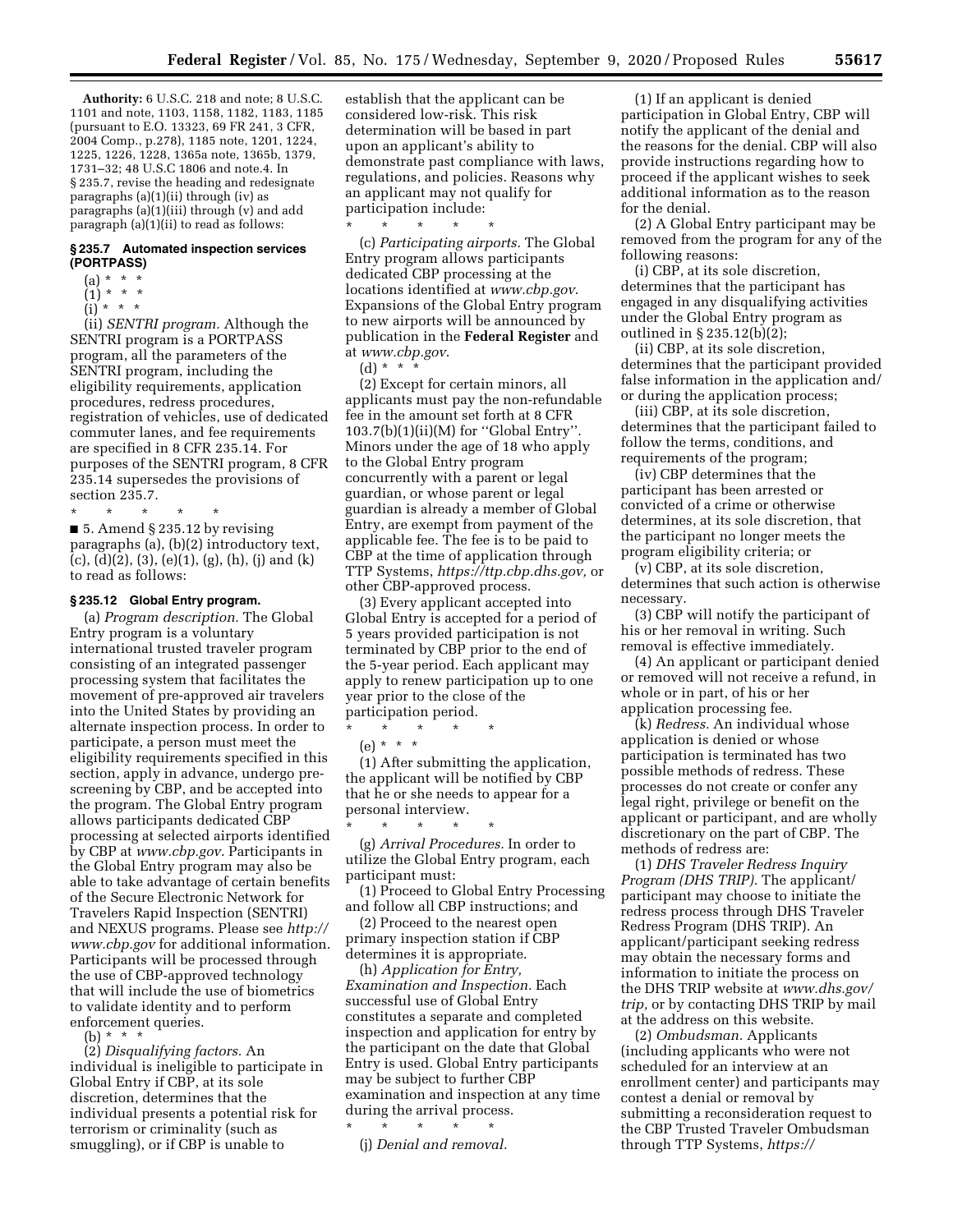*[ttp.cbp.dhs.gov,](https://ttp.cbp.dhs.gov)* or other CBP approved process.  $\blacksquare$  6. Add new § 235.14 to read as

follows:

## **§ 235.14 SENTRI program.**

(a) *Program description.* The Secure Electronic Network for Travelers Rapid Inspection (SENTRI) trusted traveler program is a voluntary program that allows certain pre-approved travelers dedicated processing at specified land border ports along the U.S.–Mexico border. In order to participate, a person must meet the eligibility requirements specified in this section, apply in advance, undergo pre-screening by CBP, and be accepted into the program. A SENTRI participant will be issued a Radio Frequency Identification (RFID) card or other CBP-approved document that grants the individual access to specific, dedicated primary lanes (SENTRI lanes). These lanes are identified at *<http://www.cbp.gov>*. A SENTRI participant may utilize a vehicle in the dedicated SENTRI lanes into the United States from Mexico only if the vehicle is approved by CBP for such purpose. Participants in the SENTRI program may also be able to take advantage of certain benefits of the Global Entry and NEXUS programs. Please see *<http://www.cbp.gov>* and *[www.cbp.gov](http://www.cbp.gov)* for additional information.

(b) *Program eligibility criteria.* 

(1) *Eligible individuals.* Any individual may apply to participate in the SENTRI program absent any of the disqualifying factors described in paragraph (b)(2) of this section. Persons under the age of 18 must have the consent of a parent or legal guardian to participate in the SENTRI program and provide proof of such consent in accordance with CBP instructions.

(2) *Disqualifying factors.* An individual is ineligible to participate in the SENTRI program if CBP, at its sole discretion, determines that the individual presents a potential risk for terrorism, criminality (such as smuggling), or CBP is unable to establish that the applicant can be considered low-risk. This risk determination will be based in part upon an applicant's ability to demonstrate past compliance with laws, regulations, and policies. Reasons why an applicant may not qualify for participation include:

(i) The applicant provides false or incomplete information on his or her application;

(ii) The applicant has been arrested for, or convicted of, any criminal offense or has pending criminal charges or outstanding warrants in any country;

(iii) The applicant has been found in violation of any customs, immigration, or agriculture regulations, procedures, or laws in any country;

(iv) The applicant is the subject of an investigation by any federal, state or local law enforcement agency in any country;

(v) The applicant is inadmissible to the United States under applicable immigration laws or has, at any time, been granted a waiver of inadmissibility or parole;

(vi) The applicant is known or suspected of being or having been engaged in conduct constituting, in preparation for, in aid of, or related to terrorism; or

(vii) The applicant cannot satisfy CBP of his or her low-risk status or meet other program requirements.

(c) *Program application.* 

(1) Each applicant must complete and submit the program application electronically through an approved application process as determined by CBP. The application and application instructions for the SENTRI program are available at *[www.cbp.gov](http://www.cbp.gov)*.

(2) During the application process, an applicant must provide information on any vehicle that will utilize the SENTRI lanes. The vehicle must be approved by CBP to utilize the dedicated SENTRI lanes. There is no fee to register one vehicle for use in the SENTRI lanes, provided the vehicle is registered at the time of initial application or at renewal. If the vehicle is registered after the initial application or renewal is filed, or if an applicant or participant wishes to register more than one vehicle for use in the SENTRI lanes, he or she will be assessed an additional fee in the amount set forth at 8 CFR 103.7(b)(1)(ii)(P). The fee is to be paid to CBP at the time the vehicle is registered through TTP Systems, *[https://ttp.cbp.dhs.gov,](https://ttp.cbp.dhs.gov)* or other CBP-approved process.

(3) Except for certain minors, all other applicants must pay the non-refundable fee in the amount set forth at 8 CFR 103.7(b)(1)(ii)(P) for the ''SENTRI program''. Minors under the age of 18 who apply concurrently with a parent or legal guardian, or whose parent or legal guardian is already a member of SENTRI, are exempt from payment of the applicable fee. The fee is to be paid to CBP at the time of application through TTP Systems, *[https://](https://ttp.cbp.dhs.gov) [ttp.cbp.dhs.gov,](https://ttp.cbp.dhs.gov)* or other CBP-approved process.

(4) Every applicant accepted into the SENTRI program is accepted for a period of 5 years provided participation is not terminated by CBP prior to the end of the 5-year period. Each applicant may apply to renew participation up to

one year prior to the close of the participation period.

(5) Each applicant may check the status of his or her application through his or her account with the application system in use for the SENTRI program.

(d) *Interview and enrollment.*  (1) After submitting the application, the applicant will be notified by CBP to schedule a personal interview at an enrollment center.

(2) Each applicant must bring to the interview with CBP the original of the identification document specified in his or her application. During the interview, CBP will collect biometric information from the applicant (*e.g.,* a set of fingerprints and/or digital photograph) to conduct background checks or as otherwise required for participation in the program.

(3) CBP may provide for alternative enrollment procedures, as necessary, to facilitate enrollment and ensure an applicant's eligibility for the program.

(e) *SENTRI lanes.* A SENTRI participant is issued a Radio Frequency Identification (RFID) card or other CBPapproved document. This RFID card or other CBP-approved document will grant the participant access to specific, dedicated primary lanes into the United States from Mexico (SENTRI lanes). These lanes are identified at *[http://](http://www.cbp.gov) [www.cbp.gov](http://www.cbp.gov)*. A SENTRI participant may utilize a vehicle in the dedicated SENTRI lanes into the United States from Mexico only if the vehicle is approved by CBP for such purpose.

(f) *Denial and removal.* 

(1) If an applicant is denied participation in the SENTRI program, or an applicant's or participant's vehicle is not approved for use in the SENTRI lanes, CBP will notify the applicant of the denial, and the reasons for the denial. CBP will also provide instructions regarding how to proceed if the applicant wishes to seek additional information as to the reason for the denial.

(2) A SENTRI participant may be removed from the program for any of the following reasons:

(i) CBP, at its sole discretion, determines that the participant has engaged in any disqualifying activities as outlined in § 235.14(b)(2);

(ii) CBP, at its sole discretion, determines that the participant provided false information in the application and/ or during the application process;

(iii) CBP, at its sole discretion, determines that the participant failed to follow the terms, conditions and requirements of the program;

(iv) CBP determines that the participant has been arrested or convicted of a crime o[r otherw](https://ttp.cbp.dhs.gov)ise